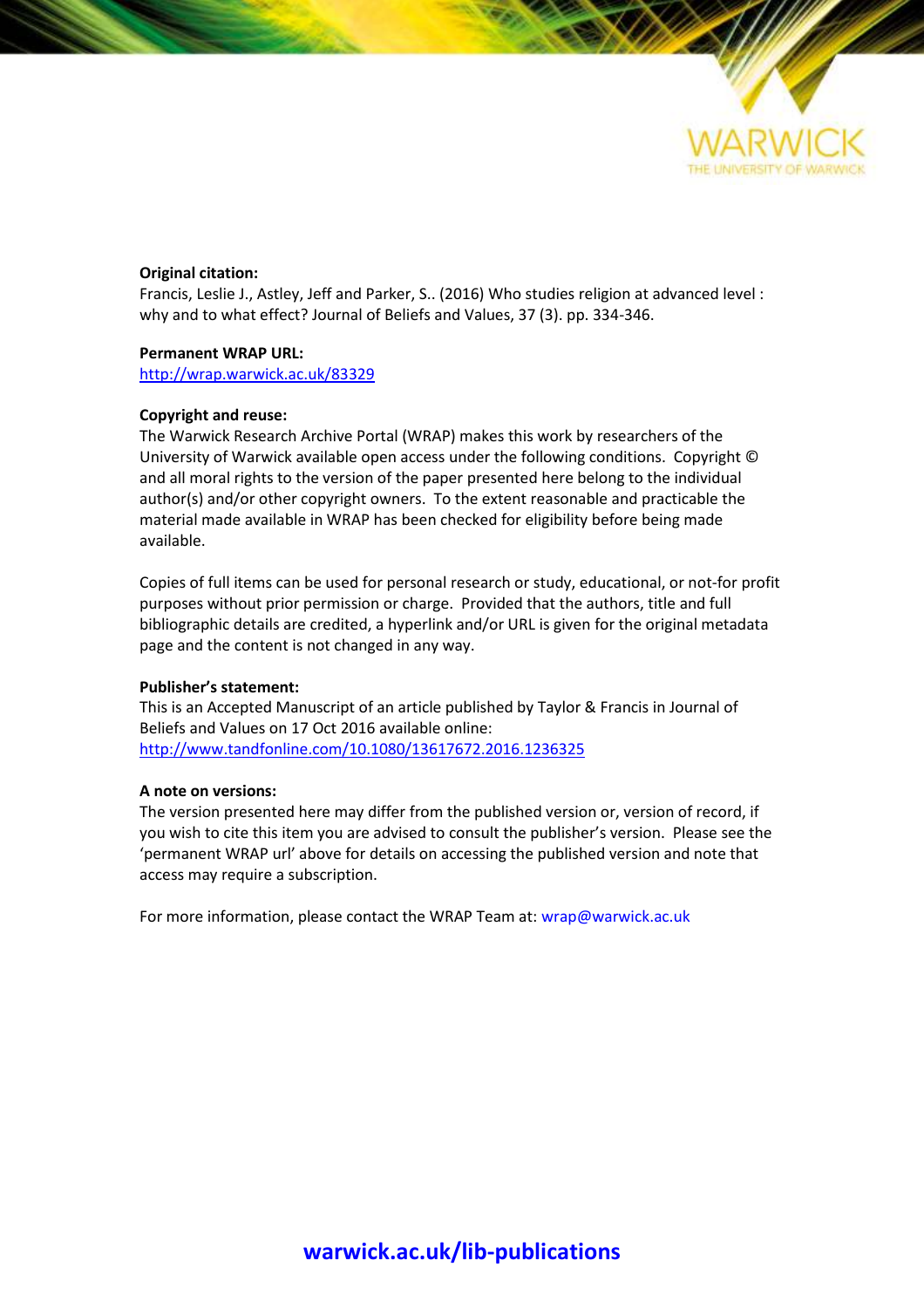Who studies religion at Advanced level: Why and to what effect?

Leslie J Francis\*

University of Warwick

Jeff Astley

Glyndŵr University

Stephen Parker

University of Worcester

Author note: \*Corresponding author: Leslie J Francis Warwick Religions & Education Research Unit Centre for Education Studies The University of Warwick Coventry CV4 7AL United Kingdom Tel: +44 (0)24 7652 2539 Fax: +44 (0)24 7657 2638 Email: [leslie.francis@warwick.ac.uk](mailto:leslie.francis@warwick.ac.uk)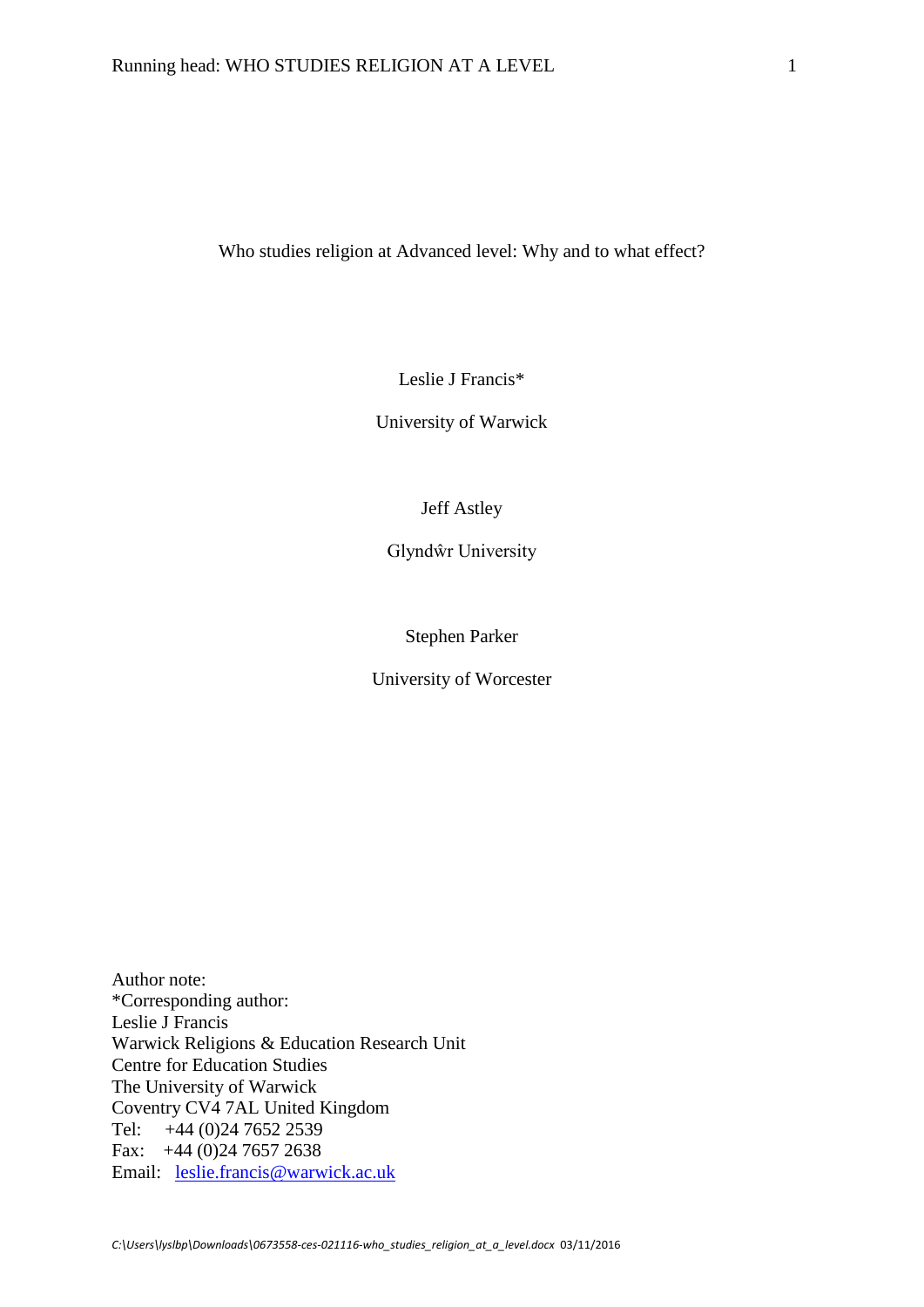#### **Abstract**

This study was established to profile students currently studying religion at Advanced level (A level) in terms of their demography, motivation, experience and attitudes. Eight specific areas were identified for examination: their personal motivation to study religion at A level, the personal challenges posed by the subject, their personal experience of studying the subject, their growth in understanding stimulated by the subject, the impact of their study on respecting religious diversity, the impact on their personal development, the impact on spiritual and religious development, and the connection between studying religion at A level and their personal faith. Data were provided by 462 students at the end of the first year of Alevel study. Key findings demonstrated that 78% of students opted for the subject because they enjoyed their earlier experiences of religious studies in school, that 80% of students have become more tolerant of religious diversity, and that only 7% of students feel that studying religion at A level has undermined their personal religious faith while three times that number feel that it has affirmed their religious faith.

*Keywords*: religious studies, A level, motivation, religious development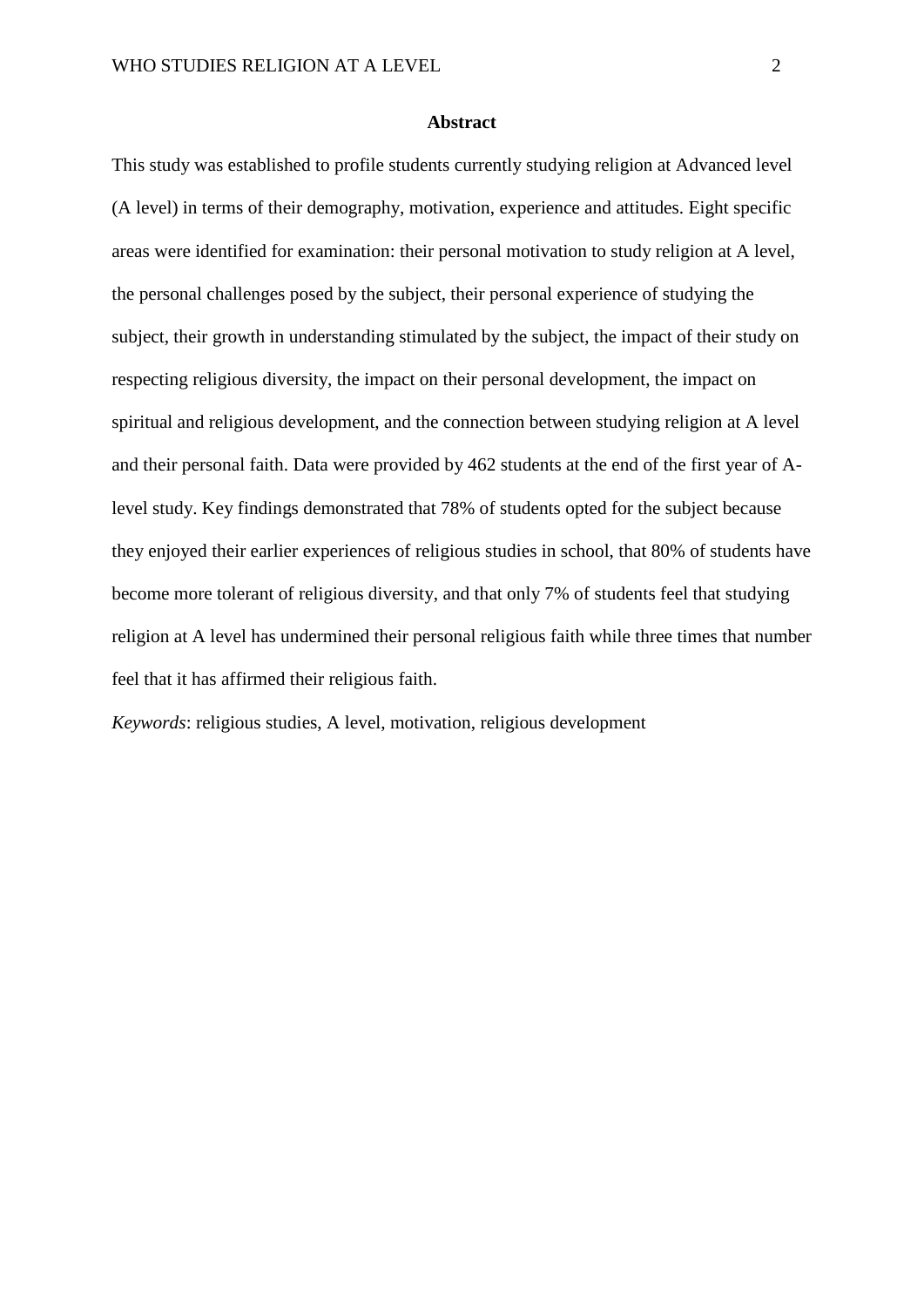#### **Introduction**

#### **Current trends in religion at A level**

Advanced level (A level) examinations in England and Wales have a long history embedded within the history of sixth-form education itself (Reid & Filby, 1982). A-level examinations began in the 1950s as an extension to the Ordinary level qualification, replacing the Higher School Certificate at a time when the school leaving age had been raised (Reid & Filby, 1982, p. 131). A-level examinations have long been seen as the pinnacle qualification of the school system, offering subject specialisation and preparing students to access university courses. This perception was preserved beyond the reform of A levels which occurred in 2000, and which created a two-tier, two-year, examination process of Advanced Subsidiary (AS) and Advanced 2 (A2) level. The best available evidence shows that the religious studies qualification at A level (especially at AS) has become increasingly popular, the number almost doubling since the 1990s. The subject is particularly favoured as a choice among girls (Field, 2010). A variety of options are available in A-level religious studies (including, for example, courses in any of the major world religions, biblical studies, the history of Christianity, and aspects of contemporary religion), but modules in the philosophy of religion and ethics have become the most often selected. Typical of the language used to describe the aim of the A-level religious studies curricula, which is determined by a variety of examination boards, is that of developing an inquiring, critical and reflective approach to the study of religion. Learning in the subject is focused on its potential to contribute to the intellectual development of young people.

#### **Sixth-form religion**

In the late 1960s Edwin Cox's (now classic) study, *Sixth Form Religion* (Cox, 1967) drew attention to the potential for quantitative research in this field. Cox's book on data collected in 1963 was followed by a couple of more detailed analyses of those data (Wright &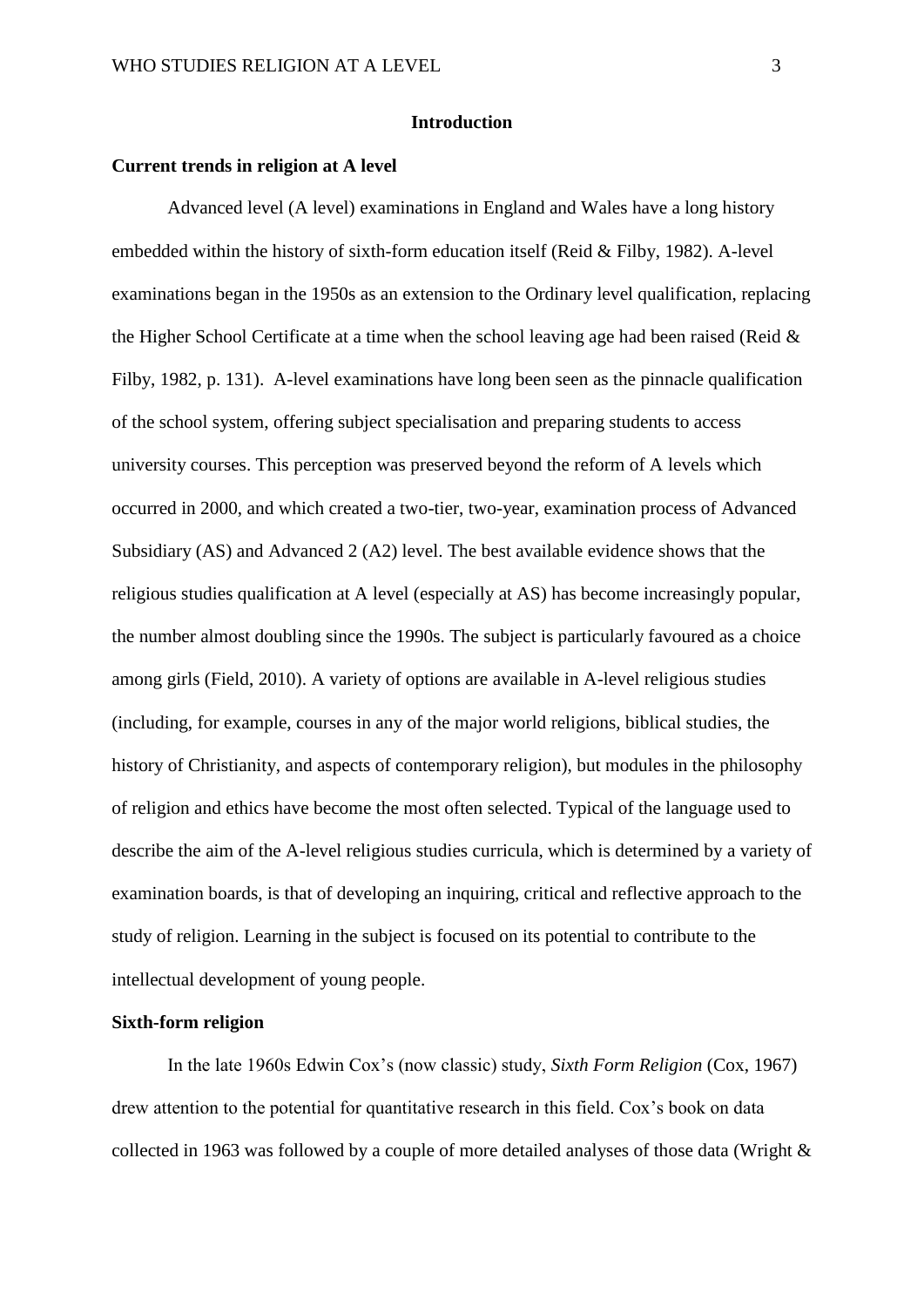Cox, 1967a, 1967b) and by a replication study conducted in 1970 (Wright & Cox, 1971a, 1971b). Cox's book also inspired Greer's study of sixth-form religion in Northern Ireland conducted in 1968 (Greer, 1972). Greer then replicated his study at ten-yearly intervals, in 1978 and 1988 (Greer, 1980, 1989). Greer's work was further replicated a decade or so later and reported in a series of studies by Francis, Robbins, Barnes, and Lewis (2006a, 2006b), Francis, ap Siôn, Lewis, Robbins, and Barnes (2006), Francis, Robbins, ap Siôn, Lewis, and Barnes (2007), Francis, Robbins, Lewis, Barnes, and ap Siôn (2007), and Francis, Robbins, Lewis, and Barnes (2008).

Another approach to studying aspects of sixth-form religion was fostered by Astley and colleagues at the North of England Institute for Christian Education, concentrating particularly on students engaged in A-level religious studies. An annual study day for these students was held in Durham University for 25 years, covering topics relevant to their AS/A2 level syllabuses. Up to 770 students and staff attended in some years, choosing from a menu of around 40 lectures given by teachers from the universities and institutions of theological education of the north east region. Over this period, students were also invited to complete a variety of questionnaires during the course of the study day. These were designed to explore a range of topics, including religion, gender issues, well-being and personality (Francis & Wilcox, 1995, 1996, 1999; Francis, Jones, & Wilcox, 1997; Wilcox & Francis, 1997a, 1997b, 1997c; Francis & Fearn, 1999; Francis, Wilcox, & Jones, 1999); attitudes toward science and religion (Astley & Francis, 2010) and attitude toward Christianity (Francis, Astley, Fearn, & Wilcox, 1999; Fearn, Francis, & Wilcox, 2001); and their understanding of Christianity and images of Jesus (Francis, Astley, & Wilcox, 1992; Astley & Francis, 1996; Francis & Astley, 1997).

#### **Motivation to study religion at A level**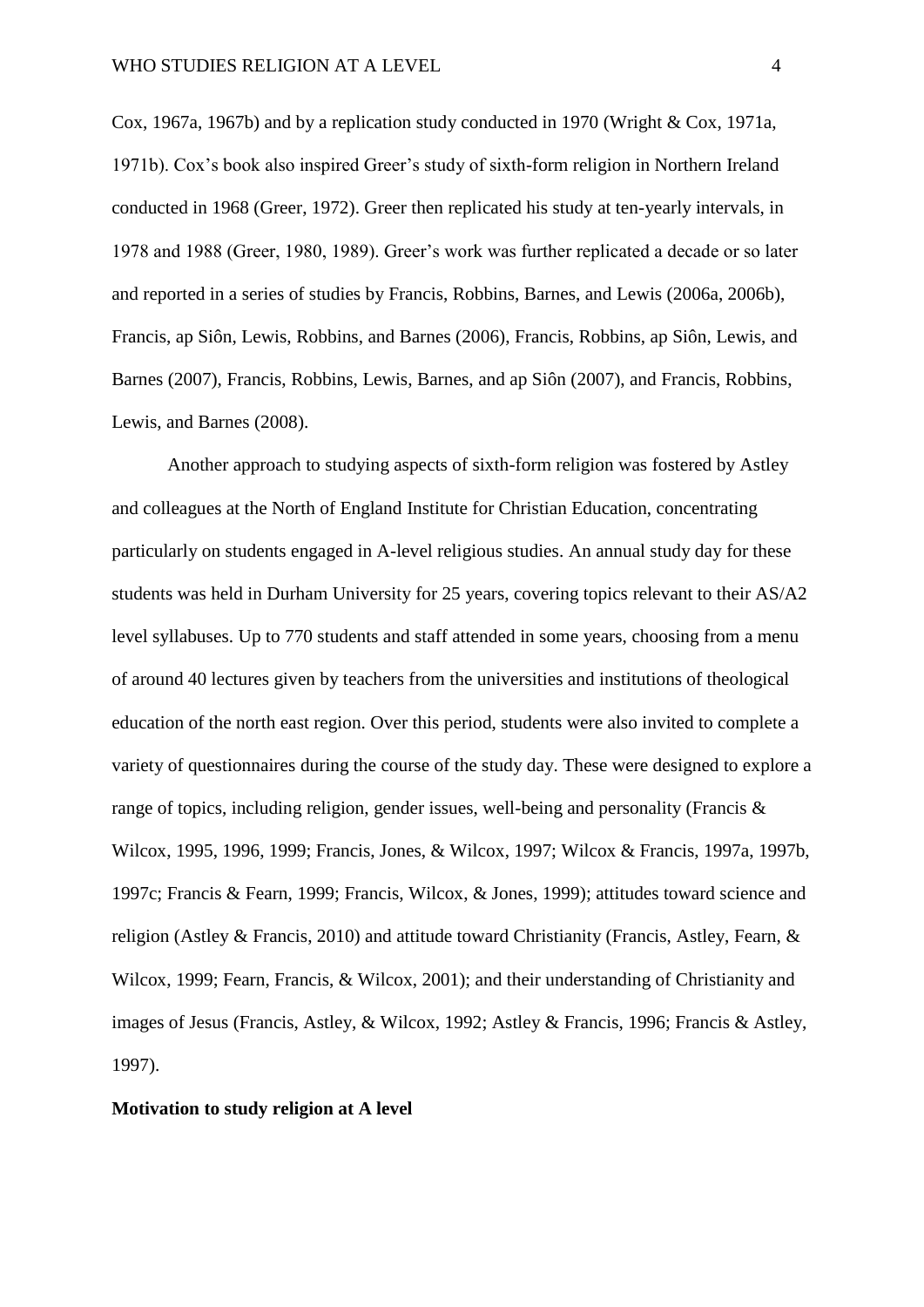In what they describe as a preliminary investigation, Francis, Fearn, Astley, and Wilcox (1999) explored the motivation to study religion at A level of a sample of 304 A-level religious studies students attending 56 schools in the north east of England (7 Roman Catholic state-maintained schools, 3 Church of England state-maintained schools, 30 statemaintained schools without a religious character, and 16 independent schools). Their sample comprised 63 males and 241 females; 217 were aged sixteen or seventeen, 77 were aged eighteen or nineteen, and 10 were aged twenty or over. In terms of religious affiliation, the majority (221) claimed affiliation to a Christian denomination, 8 claimed affiliation to another world faith, and 75 claimed affiliation to no religious group. In this study, Francis, Fearn, Astley, and Wilcox identified five motivational factors relevant to A-level religious studies students which they characterised as follows: the religious studies approach, the faithbased approach, the influence of school, the pragmatic approach, and future educational intentions.

The data from this study demonstrated that nearly two-thirds of the students (64%) were attracted to study religion at A level by the religious studies approach, affirming that they wanted to understand more about other people's religious beliefs. Slightly fewer than one third of the students (29%) were attracted to study religion at A level by the faith-based approach, affirming that they believed it would be spiritually beneficial for them.

Previous positive experience of studying religion at school was of key importance in attracting students to study religion at A level, with 89% affirming that they enjoyed the subject and 60% affirming that they like the religious studies staff at their school. By way of contrast, only a small minority of students, one in twenty, had taken the pragmatic approach, with 5% saying that they had been attracted to studying religion at A level because they considered that to be an easy exam to pass.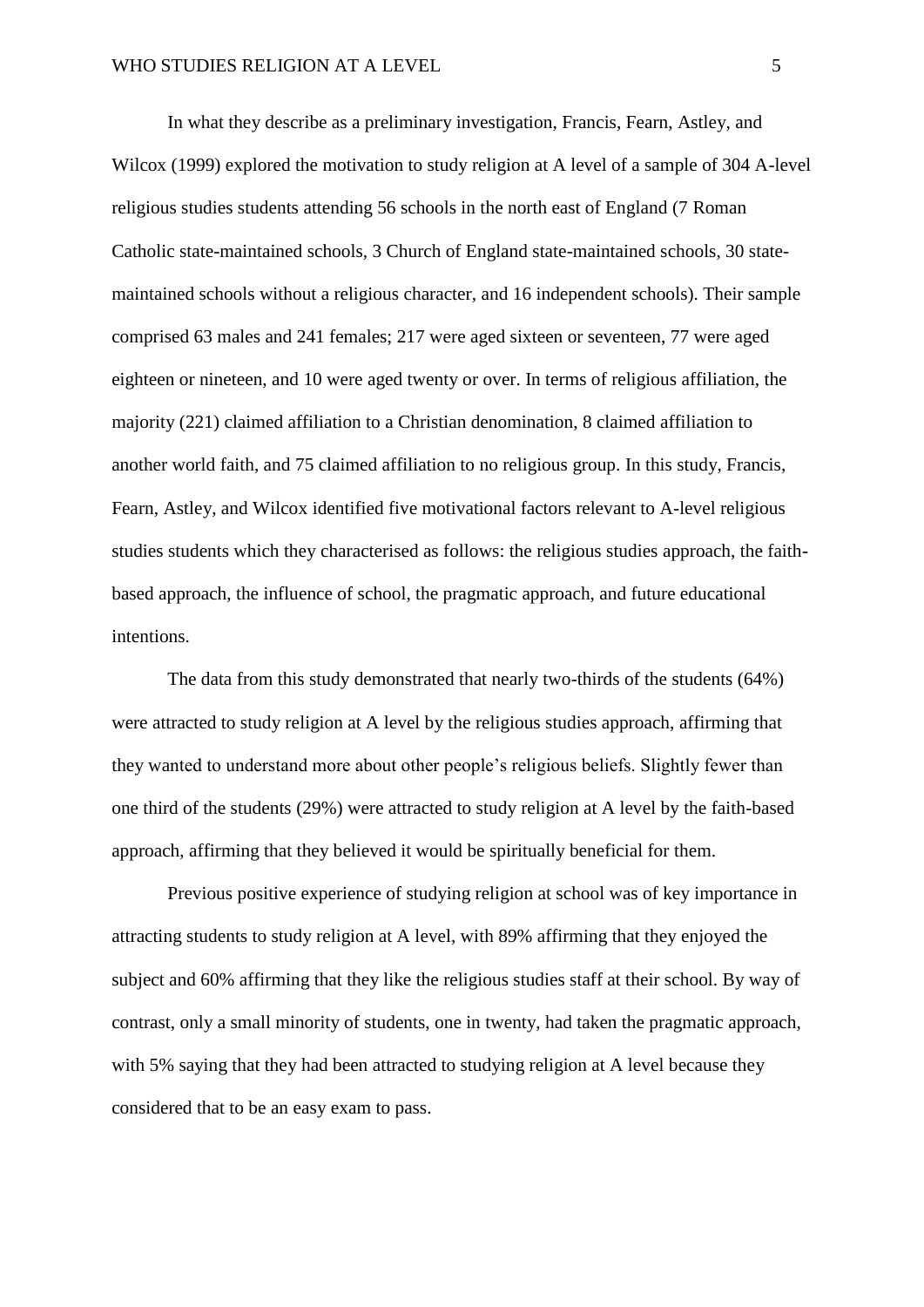Future educational intentions had played a part in the decision to study religion at A level among one in five of the students, with 195 saying that they had made the choice because they wanted to go on to study religion at university.

### **Research question**

In the conclusion to their preliminary investigation of the motivation of students to study religion at A level, Francis, Fearn, Astley, and Wilcox (1999) commend the benefit of building on this preliminary investigation among a larger sample of students and employing a more sophisticated instrument across a wider range of schools. This new study responds to that challenge by posing more precise research questions about both the motivation and the experience of students studying religion at A level. These research questions explore the following themes:

- the personal religious profile of the students studying religion at A level;
- their personal motivations to study religion at A level;
- the personal challenges posed by studying religion at A level;
- their personal experience of studying religion at A level;
- the growth in understanding stimulated by studying religion at A level;
- the impact on respecting religious diversity from studying religion at A level;
- the impact on personal development from studying religion at A level;
- the impact on spiritual and religious development from studying religion at A level;
- how studying religion at A level connects with personal religious faith.

#### **Method**

#### **Procedure**

As part of a wider study concerned with the experiences and attitudes of 16- to 18 year-old students engaged with the study of religion at A level, a snowball sample of 25 schools invited all their students beginning on their A-level programme to participate in a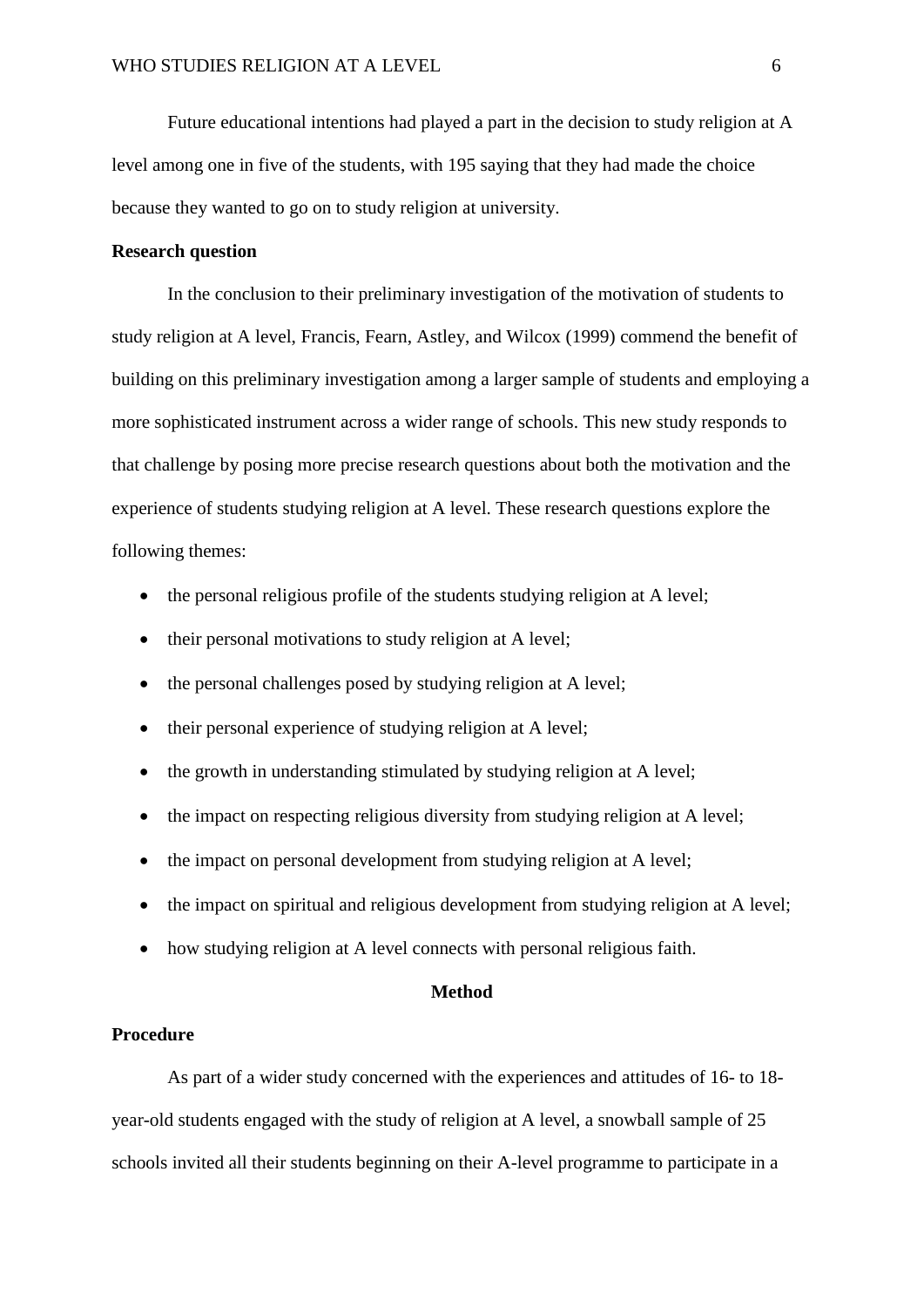questionnaire survey. The survey was conducted during regular class time and students were assured of anonymity and confidentiality. Students who did not wish their data to be included in the analysis were given the option of not submitting their completed questionnaires. Toward the end of the first year of A-level study the schools were invited to administer a second questionnaire, and 18 of the original 25 schools did so. The present analysis is based on responses to this second questionnaire provided by 462 students.

#### **Participants**

The 462 participants comprised 129 males, 329 females and 4 individuals who did not disclose their sex; in terms of age, 86 were sixteen, 351 were seventeen, 22 were eighteen and three did not disclose their age.

### **Instrument**

The *motivation and experience* of students studying religion at A level were assessed by a battery of focused items rated on a five-point Likert scale: agree strongly, agree, not certain, disagree, and disagree strongly. The items were designed to reflect eight themes styled: personal motivation, personal challenges, personal experience, growth in understanding, respecting religious diversity, personal development, spiritual and religious development, and connecting with personal faith.

The *personal religious profile* of students was assessed by four questions: selfassigned religious affiliation was assessed by the question 'What is your religion?' followed by a check list of ten faith groups, preceded by 'none' and concluded by 'other (please specify)'. Those who checked the category 'Christian' were invited also to select between four denominational groups: Roman Catholic, Anglican, Free Church, and Other (please specify). Worship attendance was assessed by a five-point measure of frequency, from never to at least once a week. Personal prayer was assessed by a five-point measure of frequency,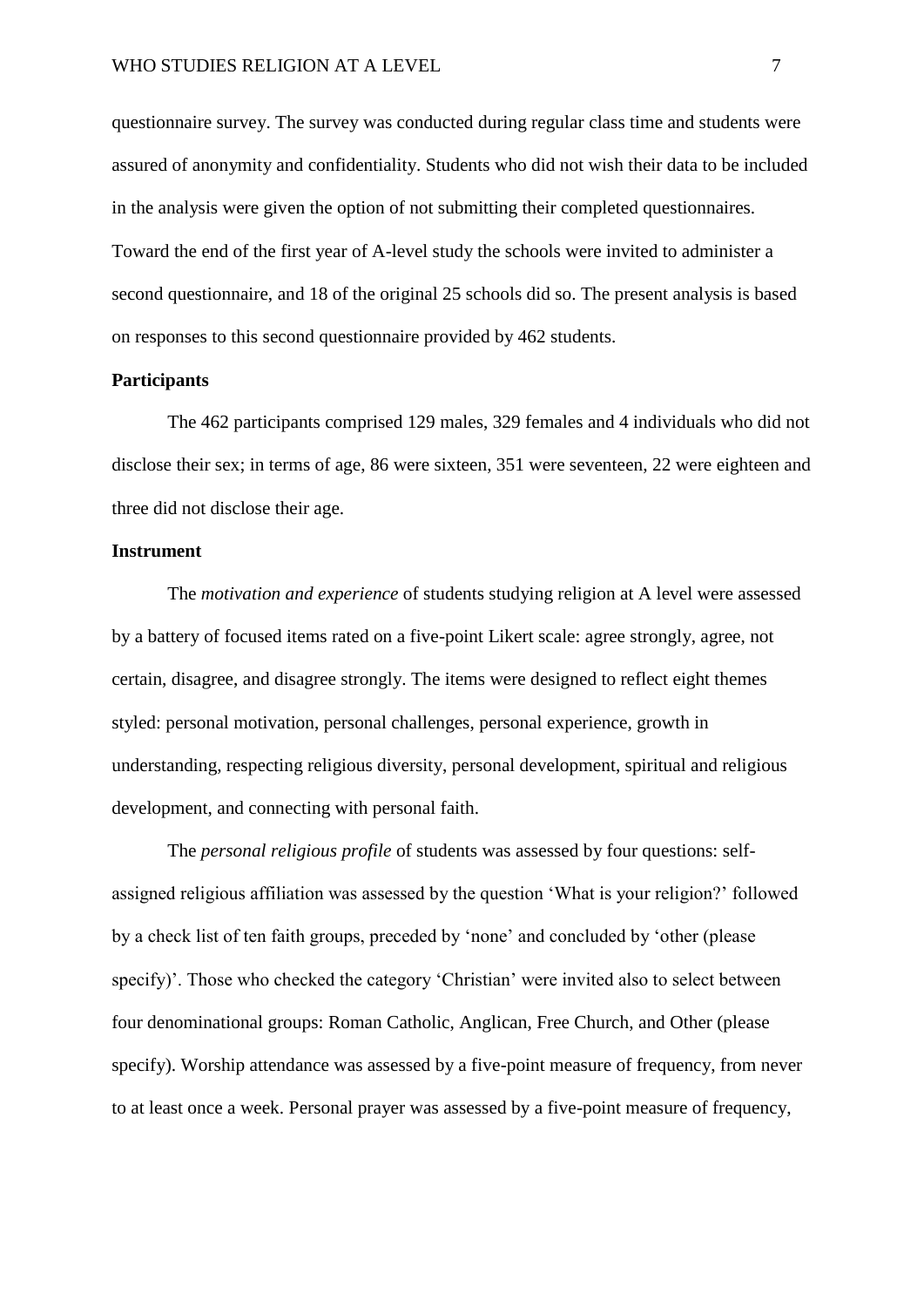from never to nearly every day. Religious experience was assessed on a four-point scale: no, perhaps but not really sure, probably but not certain, and yes definitely.

#### **Analysis**

In the following tables the agree strongly and the agree responses have been combined to form the category 'yes'; the disagree strongly and disagree responses have been combined to form the category 'no'.

#### **Results**

#### **Personal religious profile**

In response to the question on self-assigned religious affiliation, 249 students identified themselves as Christian (54%), and 35 as Muslim (8%), with small numbers of Hindus (7), Buddhists (3), Jews (2), Jains (2) and one Sikh. A further 11 students marked the category 'other' and 10 failed to answer the question. The remaining 142 marked the category 'none' (31%). Among the 249 Christian students, the two largest denominational categories were Roman Catholic (116) and Anglican (17).

The question on frequency of worship attendance demonstrated that one quarter of the students attended at least once a month (25%), another quarter never attended (26%) and the remaining half attended either at least six times a year (7%) or less frequently than that (42%).

The question on frequency of personal prayer demonstrated that two-fifths of the students never prayed (40%), while 16% prayed daily, 9% at least weekly, 5% at least monthly and 30% occasionally.

The question on religious experience demonstrated that 10% of the students were convinced that they had experienced something they would describe as a religious or spiritual experience, another 10% thought that they had probably had such an experience but were not certain; and a further 23% that they may have had such an experience but were not really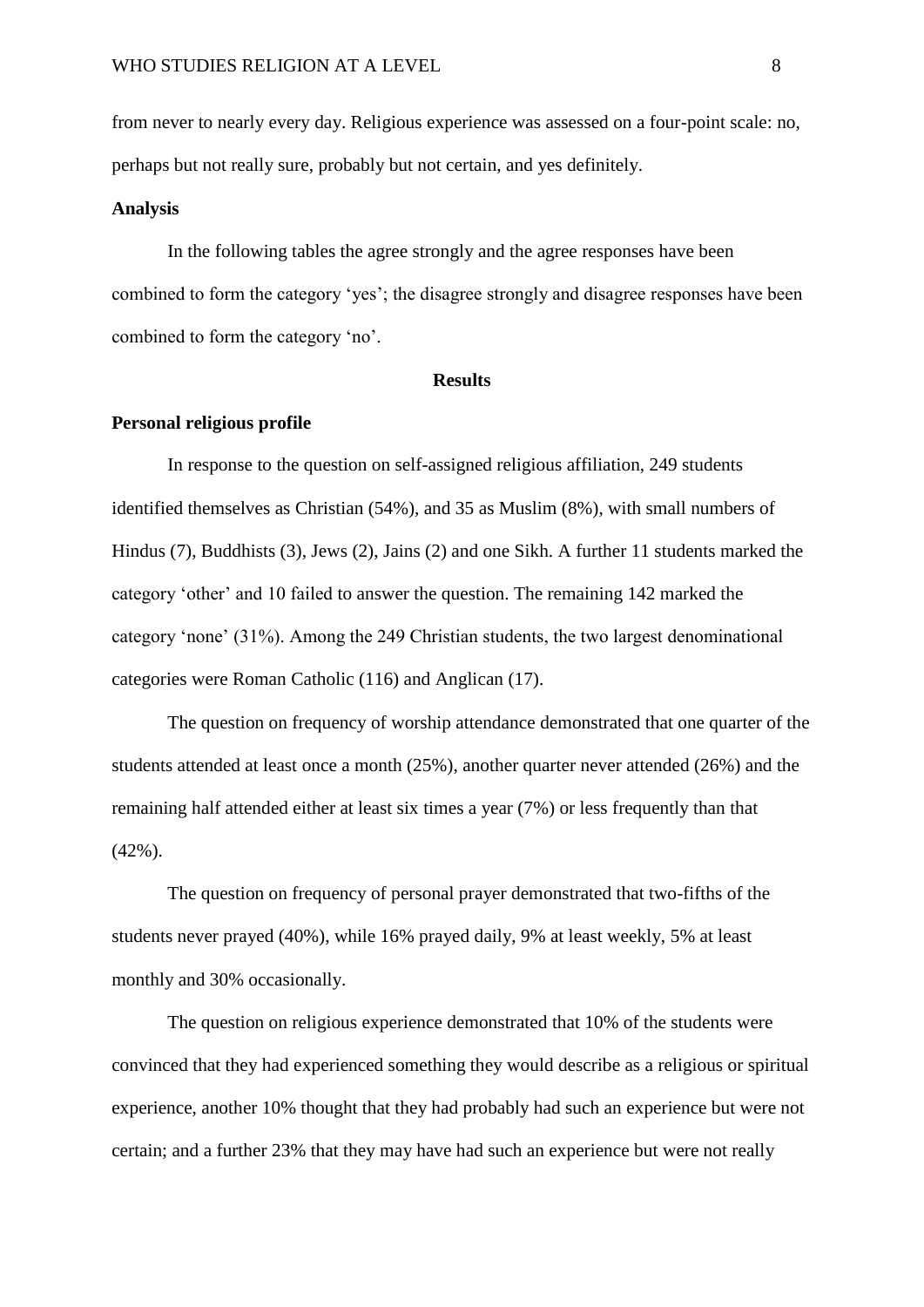sure. This left 58% of the students who were clear that they had never experienced something of that nature.

#### **Personal motivation**

- insert table 1 about here -

The first issue explored by the survey concerned the students' motivation in pursuing religious studies at A level. The data presented in table 1 demonstrate that a major factor in motivating students to study religion at A level is their positive experience of studying the subject in school at an earlier stage. Over three-quarters of the students (78%) claimed that they were taking religious studies at A level because they had enjoyed their earlier experience of the subject. In other words, good religious education delivered lower down the school seems to provide core recruitment into the A-level religious studies class. It is probably this good experience of religious education lower down the school that helps to shape the response to the next two questions. Two-thirds of the students claimed that they were taking religious studies at A level to learn more about other religious faiths (68%) and to engage in debate with others (67%). The data also demonstrated that intrinsic motivation was much more important than extrinsic motivation. While two-thirds of the students were studying the subject because they wanted to learn about other religious faiths (68%), the proportion fell to one-third who were studying the subject because it was valued by universities (32%), and may consequently help them to gain a university place at the end of the course.

By way of comparison, just one in four students were motivated to take religious studies at A level to learn more about their own religious faith (27%), while even fewer (17%) were motivated to take religious studies at A level because they intended to study the subject at university.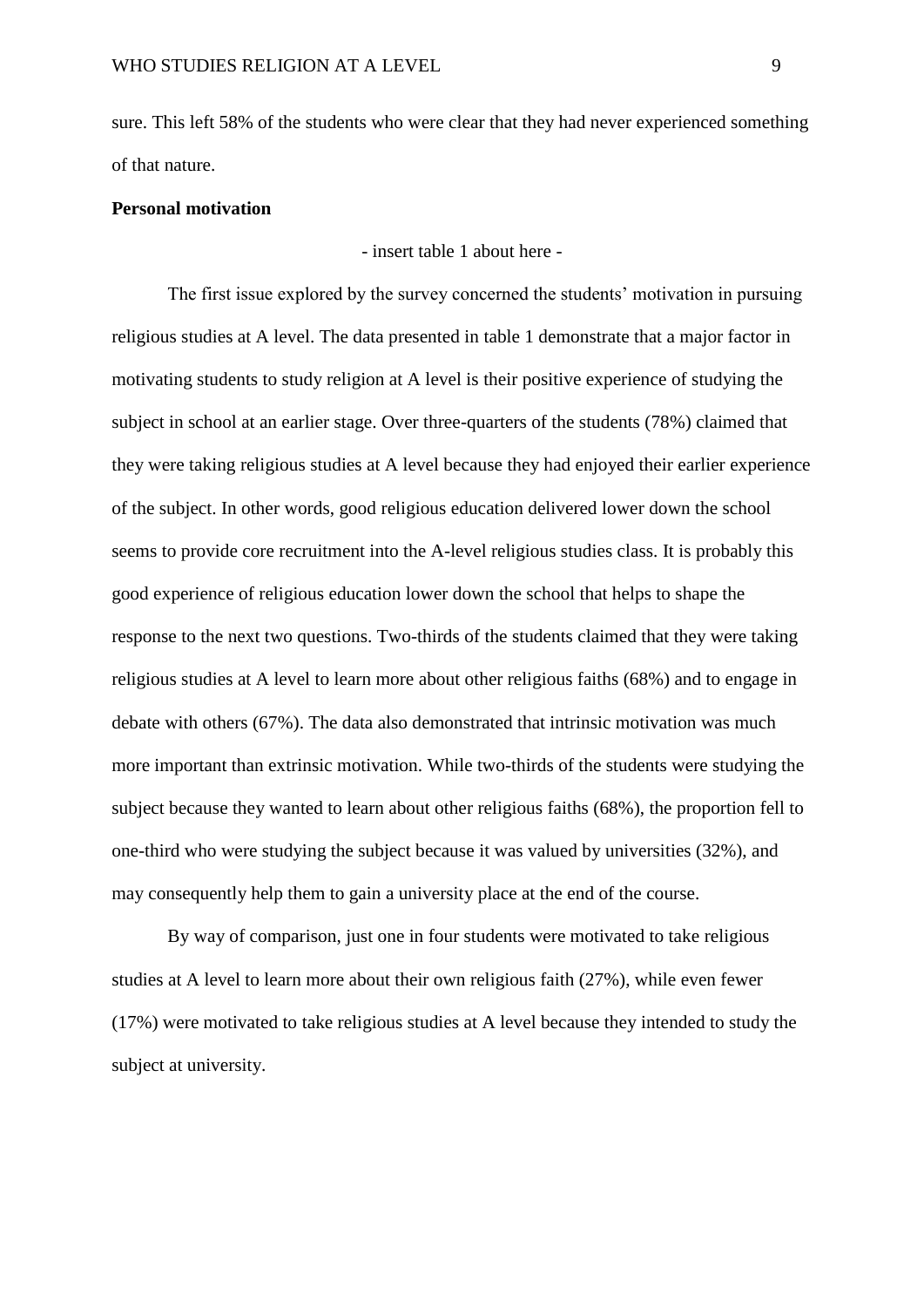A small minority of students found themselves studying religion at A level under the impression that it is an easy option (13%) or simply because it fitted into their timetable  $(18\%)$ .

### **Personal challenges**

- insert table 2 about here -

The second issue explored by the survey concerned the personal challenges faced by the students in pursuing religious studies at A level. The data presented in table 2 demonstrate that over three-quarters of the students had felt challenged by studying religion at A level to think differently about religion. Thus 83% said that doing religious studies challenged them to think differently about religion in society; 82% said that doing religious studies challenged them to think differently about religious people; and 77% said that doing religious studies challenged them to think differently about the relationship between religion and science.

Although the levels of endorsement dropped when the focus changed from the more intellectual to the more personal, between two-fifths and half of the students recognised the challenges posed by studying religion at A level to their religious faith. Thus, 52% said that doing religious studies challenged them to re-think their ideas about God; and 40% said that doing religious studies challenged them to think differently about their religious faith.

### **Personal experience**

- insert table 3 about here -

The third issue explored by the survey concerned the personal experience of the students in following their choice to pursue religious studies at A level. The data presented in table 3 demonstrate that between one-third and two-fifths of the students were personally highly engaged with the subject. Thus, for 42% of the students religious studies had been their first subject choice; for 37% of the students religious studies was their favourite subject; and for 33% of the students religious studies was their best subject at school.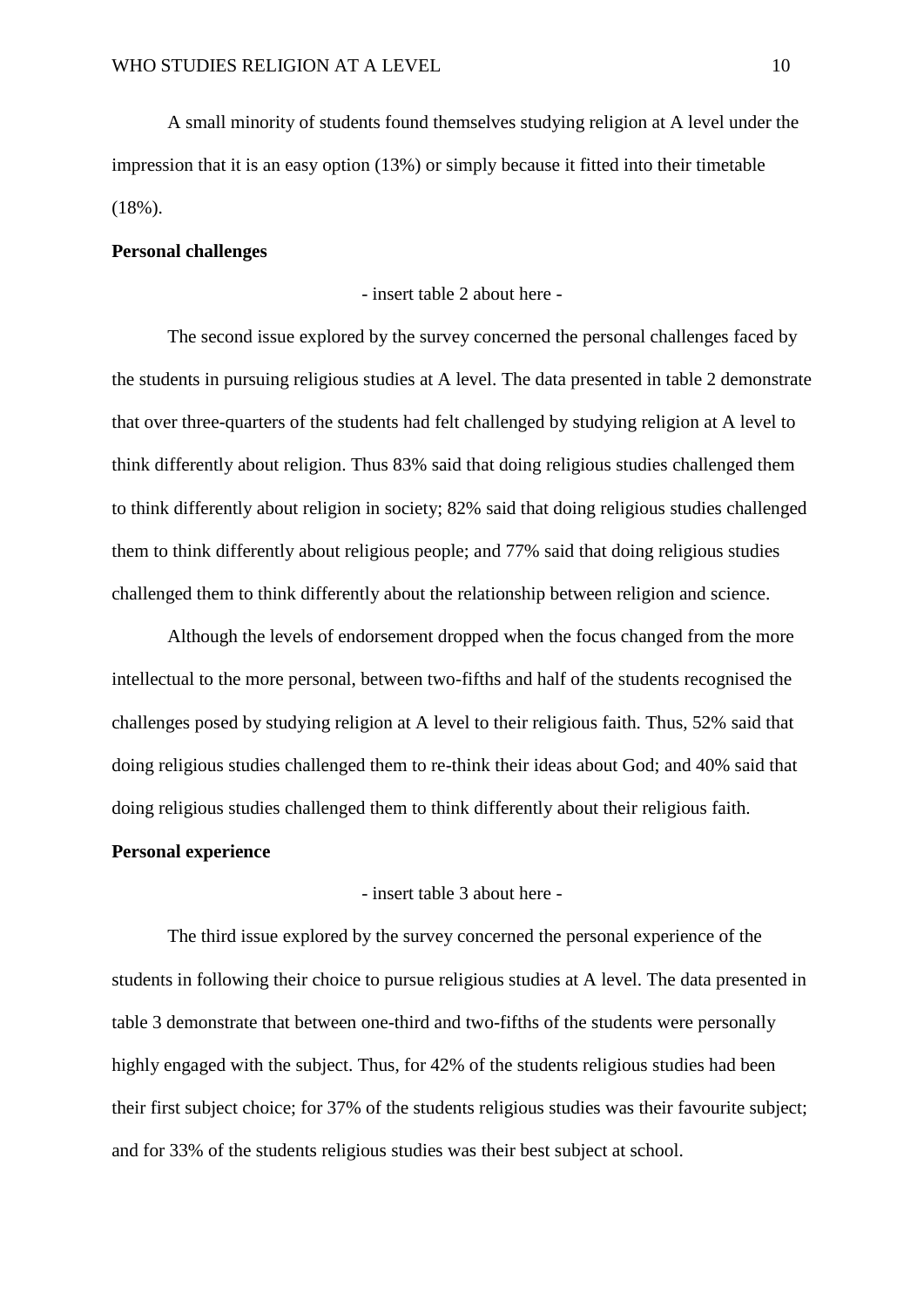#### **Growth in understanding**

- insert table 4 about here -

The fourth issue explored by the survey concerned the perceptions of the students regarding how studying religion at A level had impacted their understanding. The data presented in table 4 demonstrate a very high endorsement of the contribution made by studying religion at A level to the students' understanding of religion. Thus, at least fourfifths of the students endorsed the views that A level religious studies was helping them to understand the nature of religious beliefs (89%), the philosophical concepts behind religion (88%), how the lives of individuals are influenced by their religion (86%), the influence of religion in the world today (85%), and how to evaluate religious claims (83%).

For some of the other areas examined, endorsement dropped below the level of fourfifths, but only marginally so. Thus, nearly four-fifths of the students endorsed the views that A-level religious studies was helping them to understand the history of religions (79%), how religions relate to fundamental questions of life (78%), the references to religion in the news (77%), and the references to religion in their other subjects (73%).

### **Respecting religious diversity**

- insert table 5 about here -

The fifth issue explored by the survey concerned the perceptions of the students regarding how studying religion at A level had impacted the way in which they reflected on religious diversity. The data presented in table 5 demonstrate that A-level religious studies may be making a helpful contribution to promoting community cohesion in the sense of enhancing respect for religious diversity. Thus, around four-fifths of the students affirmed that A-level religious studies was helping them to respect other people's rights to hold beliefs different from their own (86%), to be more tolerant of other religions and worldviews (80%), and to be positive about living in a society of diverse religions (79%).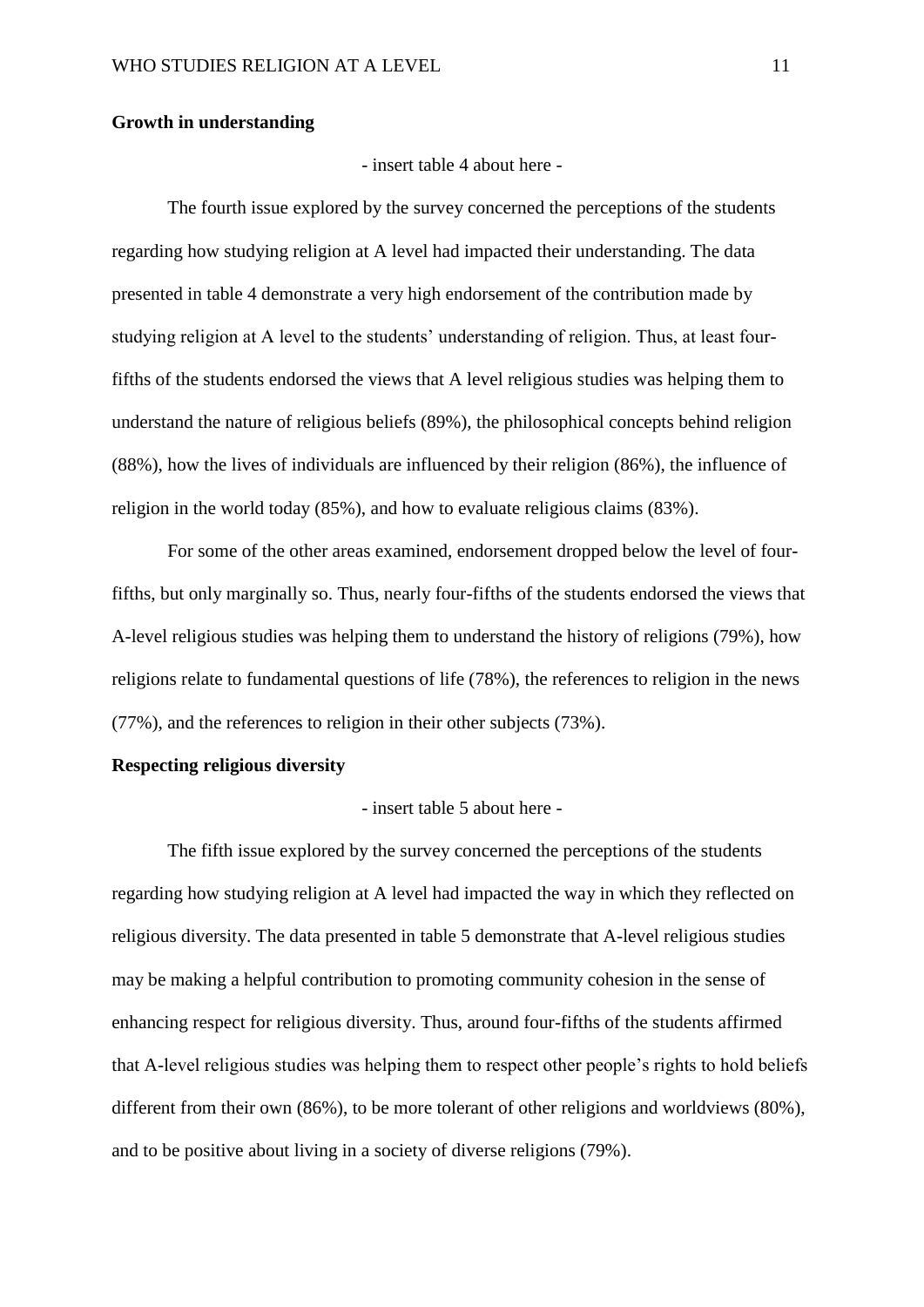#### **Personal development**

- insert table 6 about here -

The sixth issue explored by the survey concerned the perceptions of the students regarding how studying religion at A level had impacted their personal development. The data presented in table 6 demonstrate that studying religion at A level is making a helpful contribution to the students' personal development. Thus, over two-thirds of the students affirmed that A-level religious studies was helping them to make better arguments (82%), to be more critical of their own opinions (73%), to evaluate their personal values (71%), to reflect on the meaning and purpose of life (71%), and to develop the belief that life has some purpose (70%).

Somewhat lower levels of endorsement are attracted by the less academic and more personal objectives supplied by the survey. Thus, 62% of the students affirmed that A-level religious studies was helping them to develop morally; 41% of the students affirmed that Alevel religious studies was helping them to develop their personal relationships better; and 39% of the students affirmed that A-level religious studies was helping them to become happier people.

### **Spiritual and religious development**

- insert table 7 about here -

The seventh issue explored by the survey concerned the perceptions of the students regarding how studying religion at A level had impacted their spiritual and religious development. The data presented in table 7 demonstrate that the students perceive A-level religious studies as having much lower impact on their spiritual and religious development than on their personal development. The largest impact on spiritual and religious development is reflected in the way that three-fifths of the students affirmed that A-level religious studies was helping them to express their own religious beliefs (59%).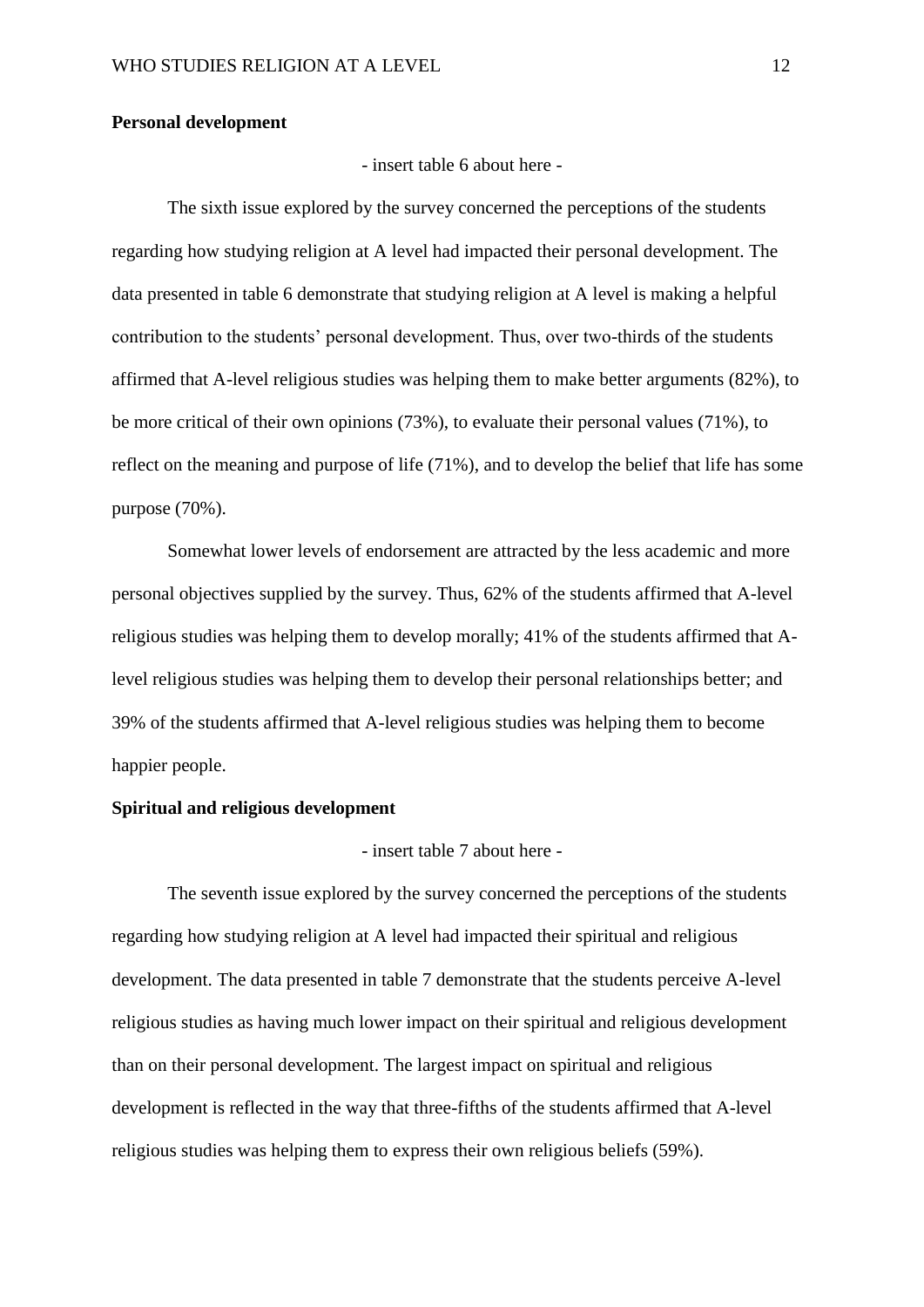The proportions fell to around two-fifths of the students who affirmed that A-level religious studies was helping them to engage in their own quest for a faith to live by (42%), to develop spiritually (40%), to develop religious beliefs (39%), or to become more formed in their own religion (39%). The proportion fell further in respect of those who affirmed that Alevel religious studies was helping them to develop a relationship with God (33%), but further still in respect of those who affirmed that A level religious studies was helping them to become more agnostic (26%), more atheist (20%), or more secular (16%).

#### **Connecting with personal religious faith**

- insert table 8 about here -

The eighth issue explored by the survey concerned the perceptions of the students regarding the connection between studying religion at A level and their personal religious faith. The data presented in table 8 demonstrate that for the majority of students, studying religion at A level does not connect directly with their personal religious faith. Indeed over one-third of the students are clear that they are taking religious studies even though they do not have a religious faith (36%). A similar proportion (34%), on the other hand, are finding religious studies personally helpful in shaping their religious faith.

Only a small proportion of students (7%) have found that doing religious studies has undermined their religious faith. Three times that number (20%) have found that doing religious studies has affirmed their religious faith.

#### **Discussion and conclusion**

This study set out to address nine research questions. The original data gathered from 462 students who were coming to the end of the first year of studying religion at A level offered the following responses to these nine research questions.

The first research question concerned the personal and religious profile of the 462 students who participated in the survey. The key finding is that A-level religious studies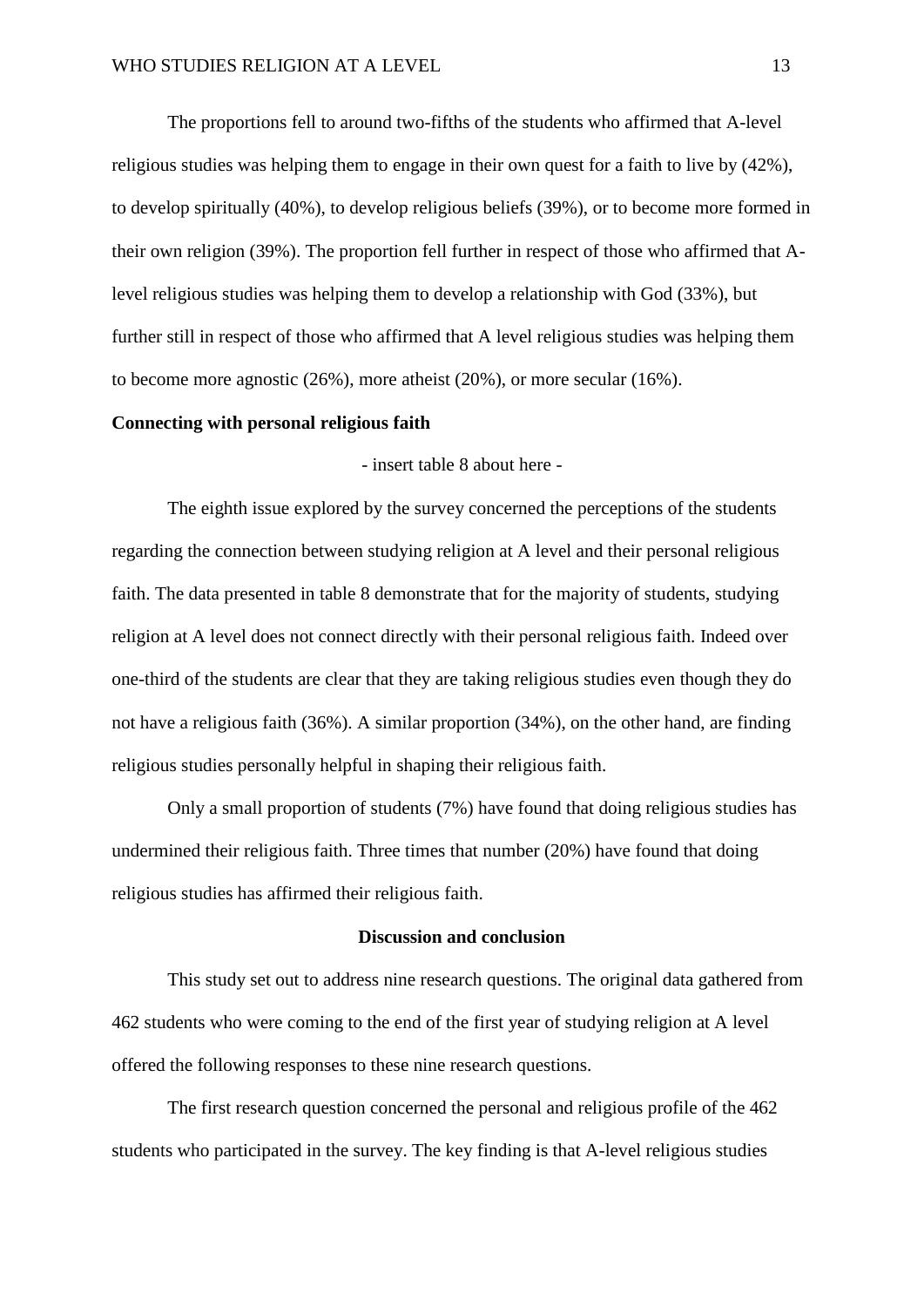attracts both students who are closely aligned with religious identity and religious practice, and students who have little current contact with a religious tradition. Thus, there are significant numbers of students studying religion at A level who identify with a faith tradition, and who engage with frequent public practice (worship attendance) and frequent personal practice (prayer). There are also significant numbers of students who say that they belong to no religious group, never pray and never engage with public worship attendance. It is important for A-level religious studies provision to acknowledge the presence in the classroom of students of religious faith alongside students who do not have religious faith.

The second research question concerned identifying the personal motivation of these students to study religion at A level. The key finding is that the most important motivational factor is the students' experience of the subject (religious studies or religious education) lower down in the school. Schools that wish to build strong religious studies A-level groups need to invest well in the subject during the earlier formative years from year seven to year eleven. This may involve giving proper attention to the curriculum and to the staffing.

The third research question concerned identifying the ways in which the students perceived the educational challenges offered by studying religion at A level. The key finding is that A-level religious studies offers effective challenges for students to reconceptualise their understanding of the social, personal and intellectual dimensions of religion. In this sense, A-level religious studies is offering a crucial foundation for the intelligent and informed evaluation of the public and social significance of religion.

The fourth research question concerned identifying the levels of personal engagement of the students with studying religion at A level. The key finding is that over one-third of the students rated A-level religious studies as their first subject choice, as their best subject or as their favourite subject. These statistics suggest that A-level religious studies classes contain a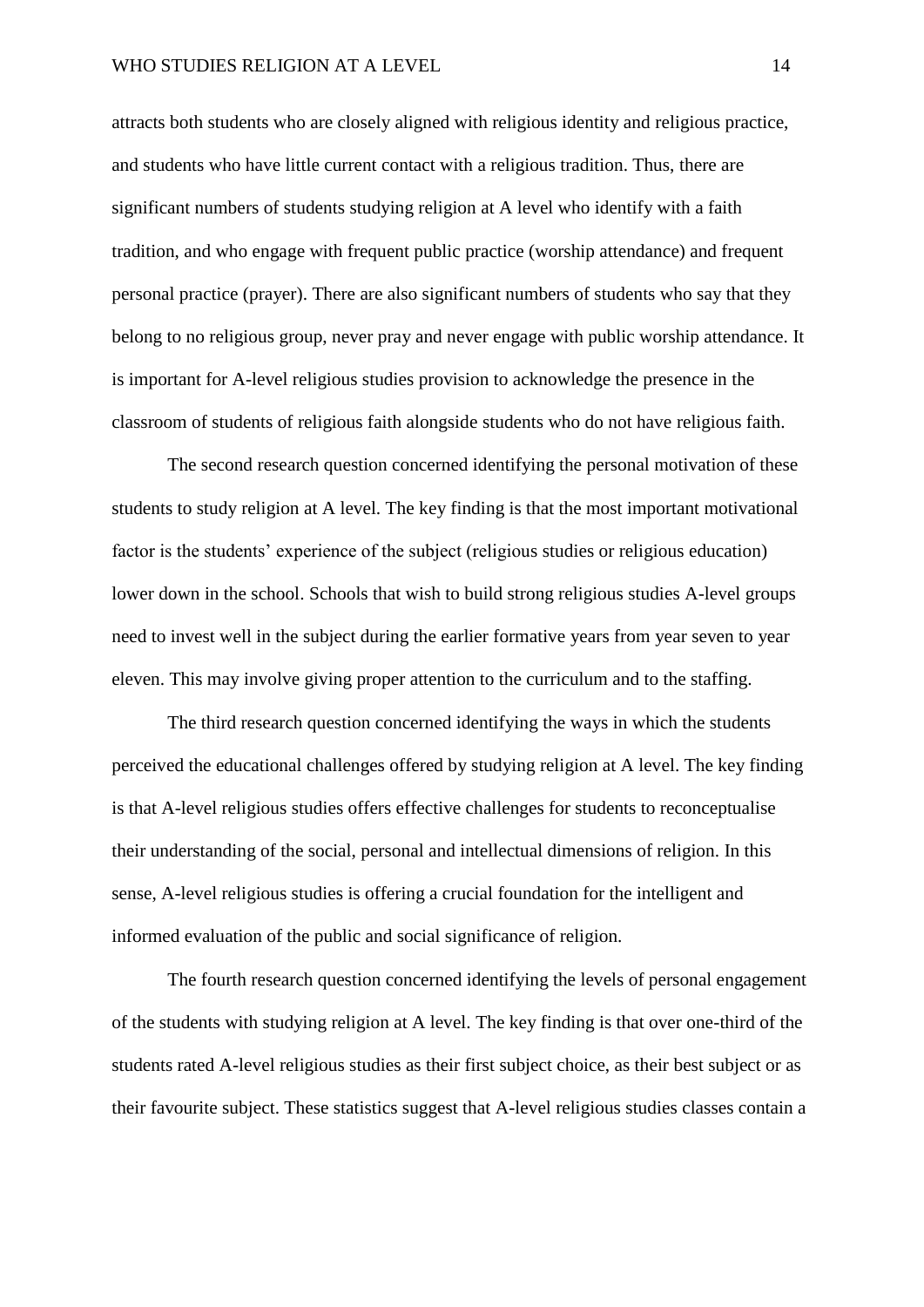good proportion of intrinsically motivated students who could (and should) become ambassadors for the subject within the school.

The fifth research question concerned identifying the levels of perceived growth in understanding encouraged by studying religion at A level. The key finding is that the majority of students affirm that studying religion at A level genuinely promotes their understanding of many aspects of religion and helps them to evaluate religious claims. Such enhanced understanding should equip these students to make valuable and important contributions within a wide range of professions and enhance their employability in many sectors. In turn such information should enhance the professional self-confidence of the subject itself and its position within the school curriculum.

The sixth research question concerned identifying the levels of perceived growth in respect for religious diversity arising from studying religion at A level. The key finding is that the majority of students affirm that studying religion at A level genuinely promotes their respect for and positive attitude toward religious diversity. Such enhanced informed awareness of religious differences offer an important contribution to fostering community cohesion and to equipping citizens for managing the challenges and opportunities offered by religiously diverse societies. It may be increasingly important that this public benefit deriving from A-level religious studies should be better publicised.

The seventh research question concerned identifying the levels of perceived impact of studying religion at A level on personal development. The key finding is that the majority of students affirm that studying religion at A level has helped them to make better arguments, and to evaluate their personal values. The contribution of the sixth-form curriculum to personal development may be attractive to post-sixteen students grappling with adolescent issues of identity, development and self-awareness. It may be wise to emphasise this contribution made by the religious studies department.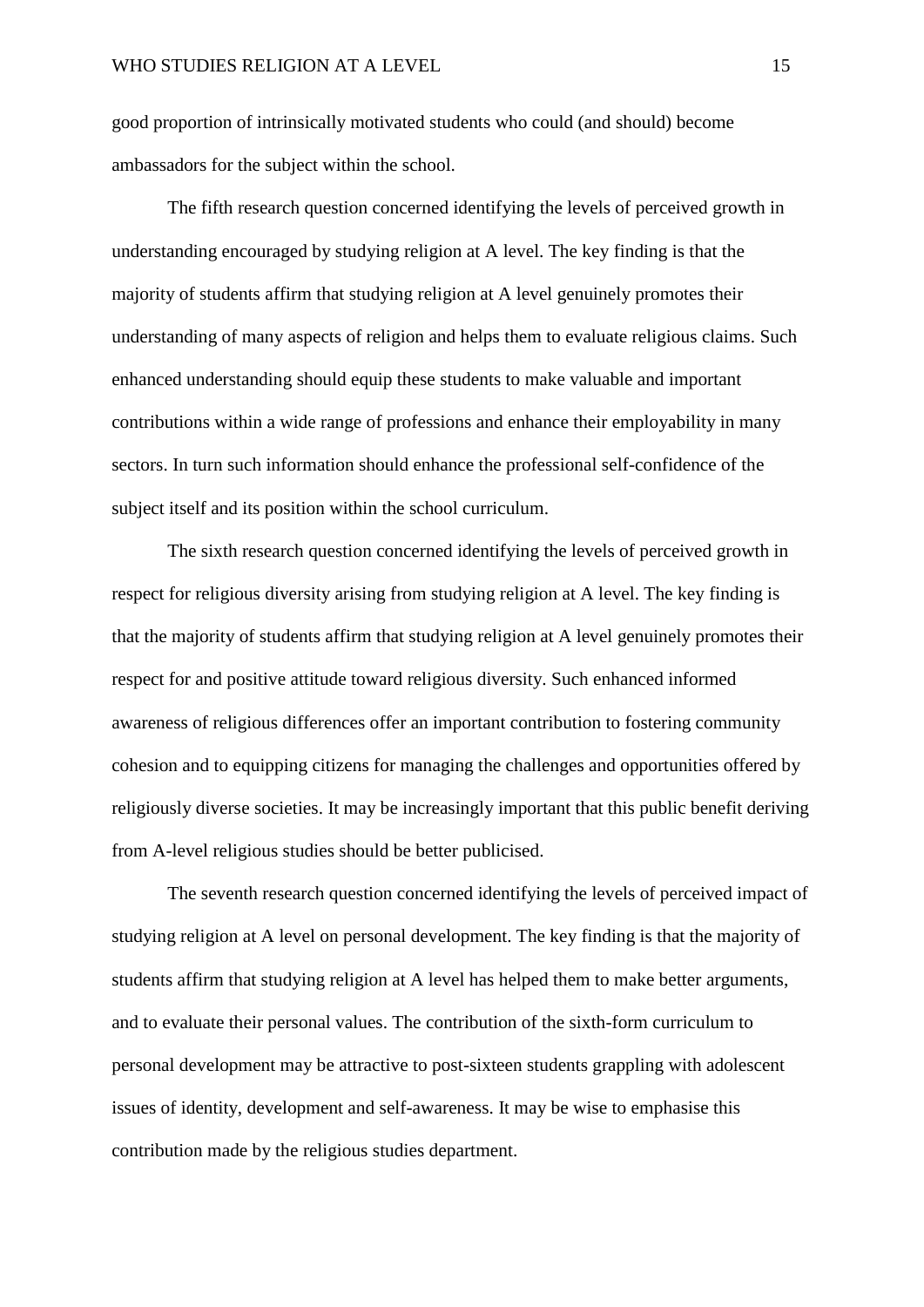The eighth research question concerned identifying the levels of perceived impact of studying religion at A level on spiritual and religious development. The key finding is that this is not overall a high priority for the students. The majority have not joined the A-level religious studies class either to critique or to deepen their religious beliefs. For a significant minority, however, between one-third and two-fifths, A-level religious studies has helped them to develop their relationship with God, to become more formed in their own religion, and to develop spiritually. The A-level religious studies classroom needs to be fully aware of and capable of relating to the expectations and needs of this significant minority of students.

The ninth research question concerned identifying how studying religion at A level connects with personal religious faith. The key finding is that a very small minority of students (7%) have found that studying religion at A level undermines their personal religious faith while three times that number feel that it has affirmed their religious faith. There should be little reason for churches to warn their young members against studying religion at A level, but much stronger reasons for churches to encourage their young members to allow their faith to be both challenged and affirmed by this educational process.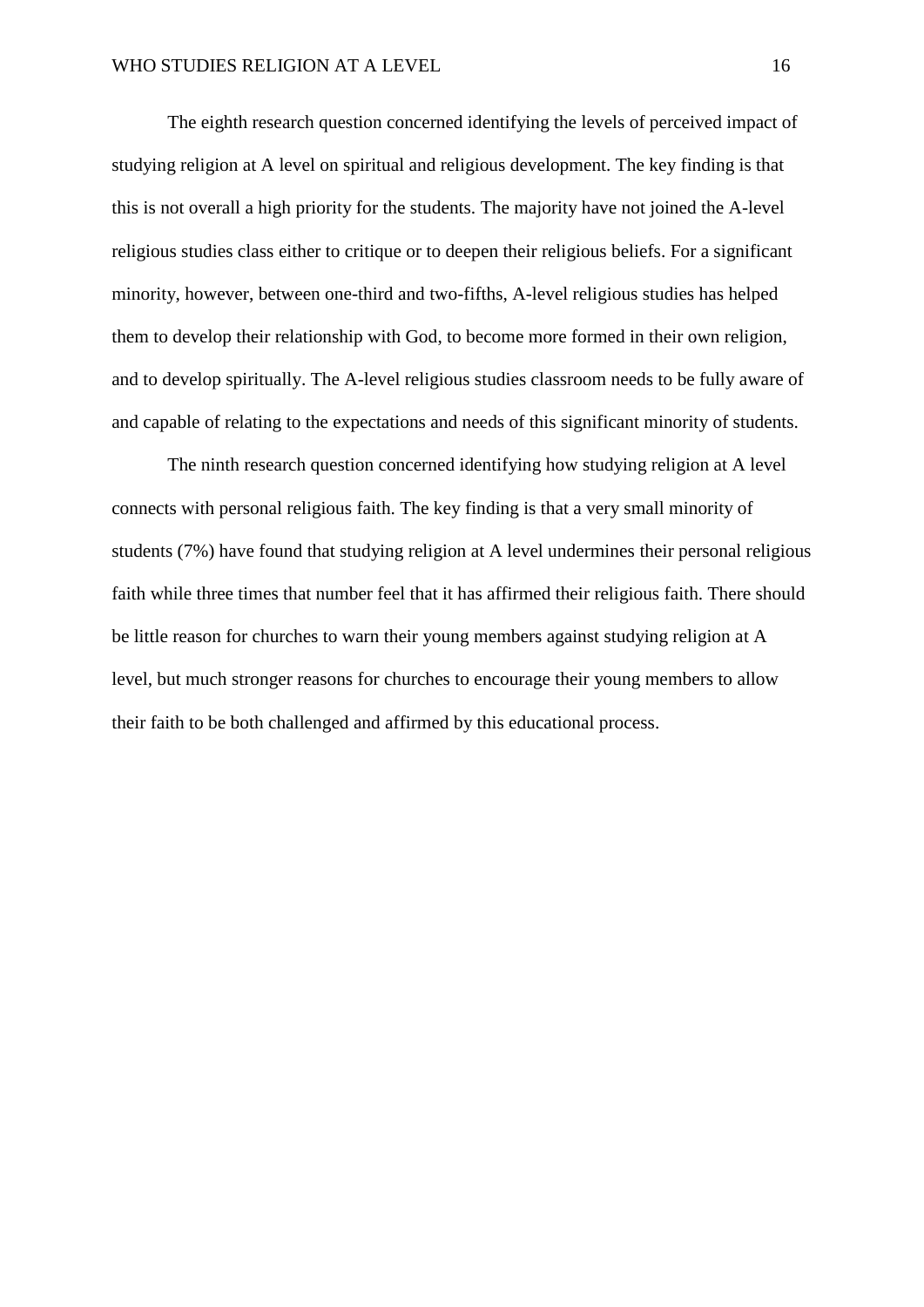#### **References**

- Astley J., & Francis, L. J., (1996). A Level Gospel study and adolescents' images of Jesus. In L. J. Francis, W. K. Kay, & W. S. Campbell (Eds.), *Research in religious education* (pp. 239-247). Leominster: Gracewing Fowler Wright; Macon, GA: Smyth & Helwys.
- Astley, J., & Francis, L. J. (2010). Promoting positive attitudes towards science and religion among sixth form pupils: Dealing with scientism and creationism. *British Journal of Religious Education*, *32*, 189-200. doi.org/10.1080/01416200.2010.498604

Cox, E. (1967). *Sixth-form religion*. London: SCM

- Fearn, M., Francis, L. J., & Wilcox, C. (2001). Attitude toward Christianity and psychological type: A survey among Religious Studies students. *Pastoral Psychology*, *49*, 341-348. doi.org/10.1023/A:1010314610799
- Field, C. D. (2010). A levels in religious studies (http://www.brin.ac.uk/2010/a-levels-inreligious-studies/).
- Francis, L. J., ap Siôn, T., Lewis, C. A., Robbins, M., & Barnes, L. P. (2006). Attitude toward Christianity and religious experience: Replication among 16- to 18-year-old adolescents in Northern Ireland. *Research in Education*, *76*, 56-61. doi.org/10.7227/RIE.76.5
- Francis, L. J., & Astley, J. (1997). The quest for the psychological Jesus: Influences of personality on images of Jesus. *Journal of Psychology and Christianity*, *16*, 247-259.
- Francis, L. J., Astley, J., Fearn, M., & Wilcox, C. (1999). Do social scientists hold a less positive attitude toward Christianity? A study among female A-level students in England. *Journal of Christian Education*, *42*, 35-41. doi.org/10.1177/002196579904200206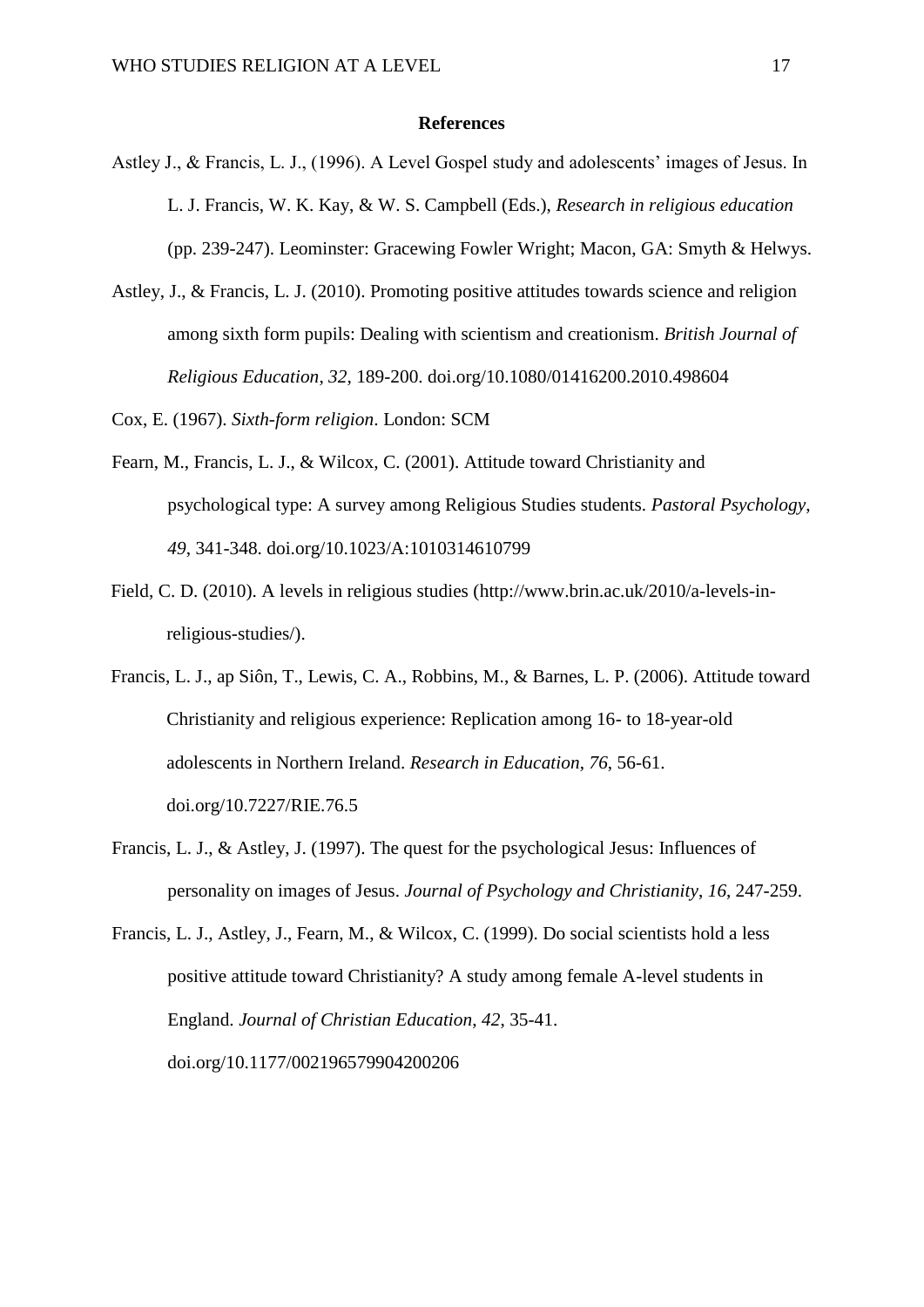- Francis, L. J., Astley, J., & Wilcox, C. (1992). What is a Christian? Investigating the understanding of 16- to 19-year-olds. In J. Astley & D. Day (Eds), *The contours of Christian education* (pp. 325-339). Great Wakering: McCrimmons.
- Francis, L. J., & Fearn, M. (1999). Religion and personality: A study among A-level students. *Transpersonal Psychology Review, 3*, 26-30.
- Francis, L. J., Fearn, M., Astley, J., & Wilcox, C. (1999). The relationship between Christian commitment and motivation to study religion at A-level: A preliminary investigation, *Journal of Education and Christian Belief*, *3*, 115-122. doi.org/10.1177/205699719900300206
- Francis, L. J., Jones, S. H., & Wilcox, C. (1997). Religiosity and dimensions of psychological well-being among 16-19 year olds. *Journal of Christian Education*, *40*, 15-20. doi.org/10.1177/002196579704000104
- Francis, L. J., Robbins M., ap Siôn T, Lewis C. A., & Barnes, L. P. (2007). Psychological health and attitude toward Christianity among Protestant and Catholic sixth-form pupils in Northern Ireland. *Pastoral Psychology, 56*, 157-164. doi.org/10.1007/s11089-007-0092-z
- Francis, L. J., Robbins, M., Barnes L. P., & Lewis, C. A. (2006a). Sixth-form religion in Northern Ireland: The Protestant profile 1968-1998. *British Journal of Religious Education, 28*, 3-18. doi.org/10.1080/01416200500273596
- Francis, L. J., Robbins, M., Barnes, L. P., & Lewis, C. A. (2006b). Religiously affiliated schools in Northern Ireland: The persistence of denominational differences in pupils' religious and moral values. *Journal of Empirical Theology, 19*, 182-202. doi.org/10.1163/157092506778884508
- Francis, L. J., Robbins, M., Lewis, C. A., Barnes L. P., & ap Siôn, T. (2007). Attitude toward Christianity among secondary school pupils in Northern Ireland: Shifts in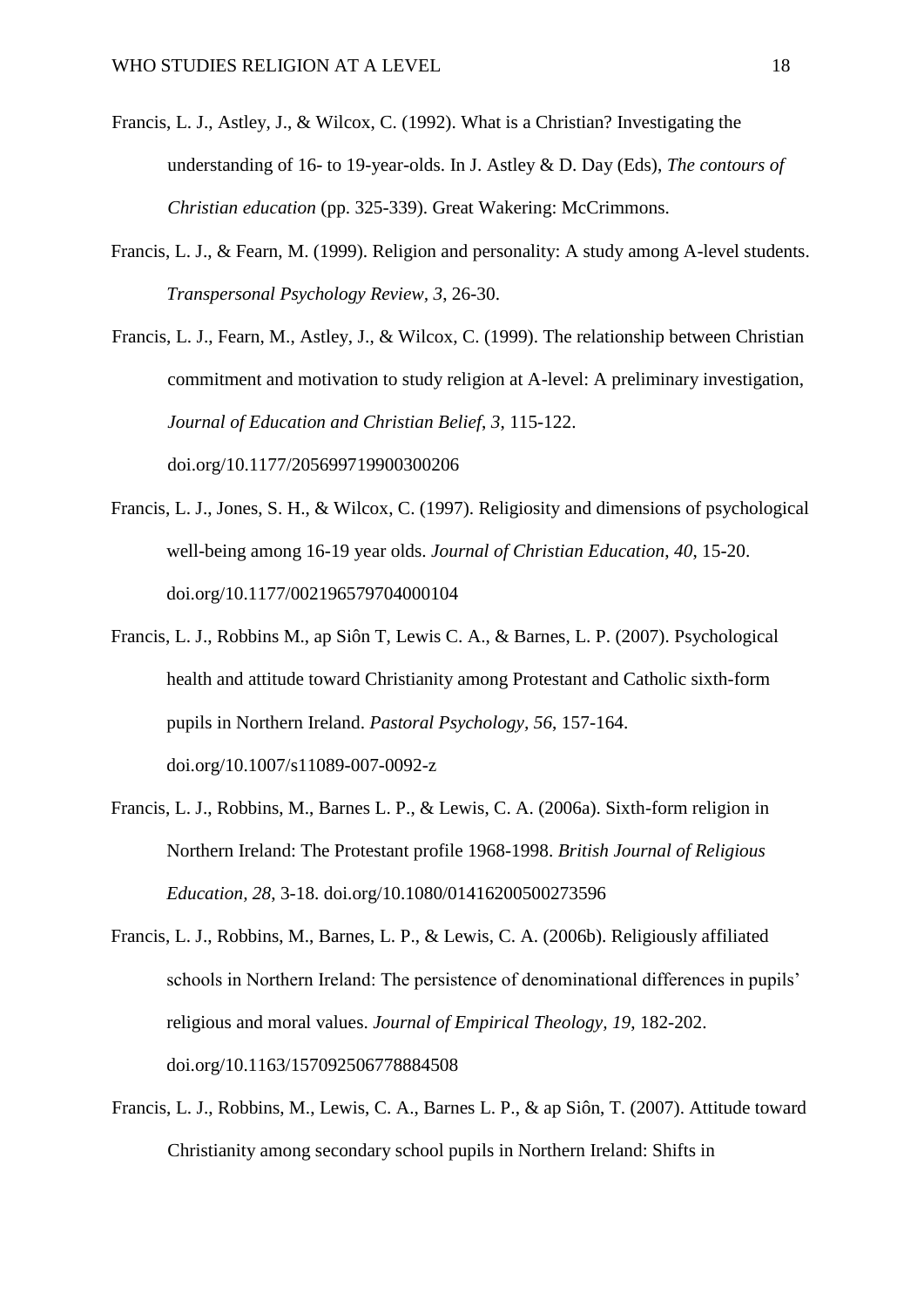denominational differences. *Educational Research, 49*, 431-436. doi.org/10.1080/00131880701717297

- Francis, L. J., Robbins, M., Lewis, C. A. & Barnes, L.P. (2008). Prayer and psychological health: A study among sixth-form pupils attending Catholic and Protestant schools in Northern Ireland. *Mental Health, Religion and Culture, 11*, 85-92. doi.org/10.1080/13674670701709055
- Francis, L. J., & Wilcox, C. (1995). Personality, prayer and church attendance among 16- to 18-year-old girls in England. *Journal of Social Psychology*, *134*, 243- 246. doi.org/10.1080/00224545.1994.9711388
- Francis, L. J., & Wilcox, C. (1996). Prayer, church attendance and personality revisited: A study among 16- to 19-year-old girls. *Psychological Reports*, *79*, 1265-1266. doi.org/10.2466/pr0.1996.79.3f.1265
- Francis, L. J., & Wilcox, C. (1999). Personality and sex role orientation among 17-19 year old females in England. *The Irish Journal of Psychology*, *20*, 172-178. doi.org/10.1080/03033910.1999.10558233
- Francis, L. J., Wilcox, C., & Jones, S. H. (1999). Is Bradburn's Measure of Psychological Well-Being fair to introverts? A study among 16- to 18-year-old students. *Psychological Reports*, *85*, 689-696. doi.org/10.2466/pr0.85.6.689- 696
- Greer, J. E. (1972). *A questioning generation*. Belfast: Church of Ireland Board of Education.
- Greer, J. E. (1980). The persistence of religion: A study of adolescents in Northern Ireland. *Character Potential, 9*, 139-149.
- Greer, J. E. (1989). The persistence of religion in Northern Ireland: A study of sixth form religion, 1968-1988. *Collected Original Resources in Education, 13*,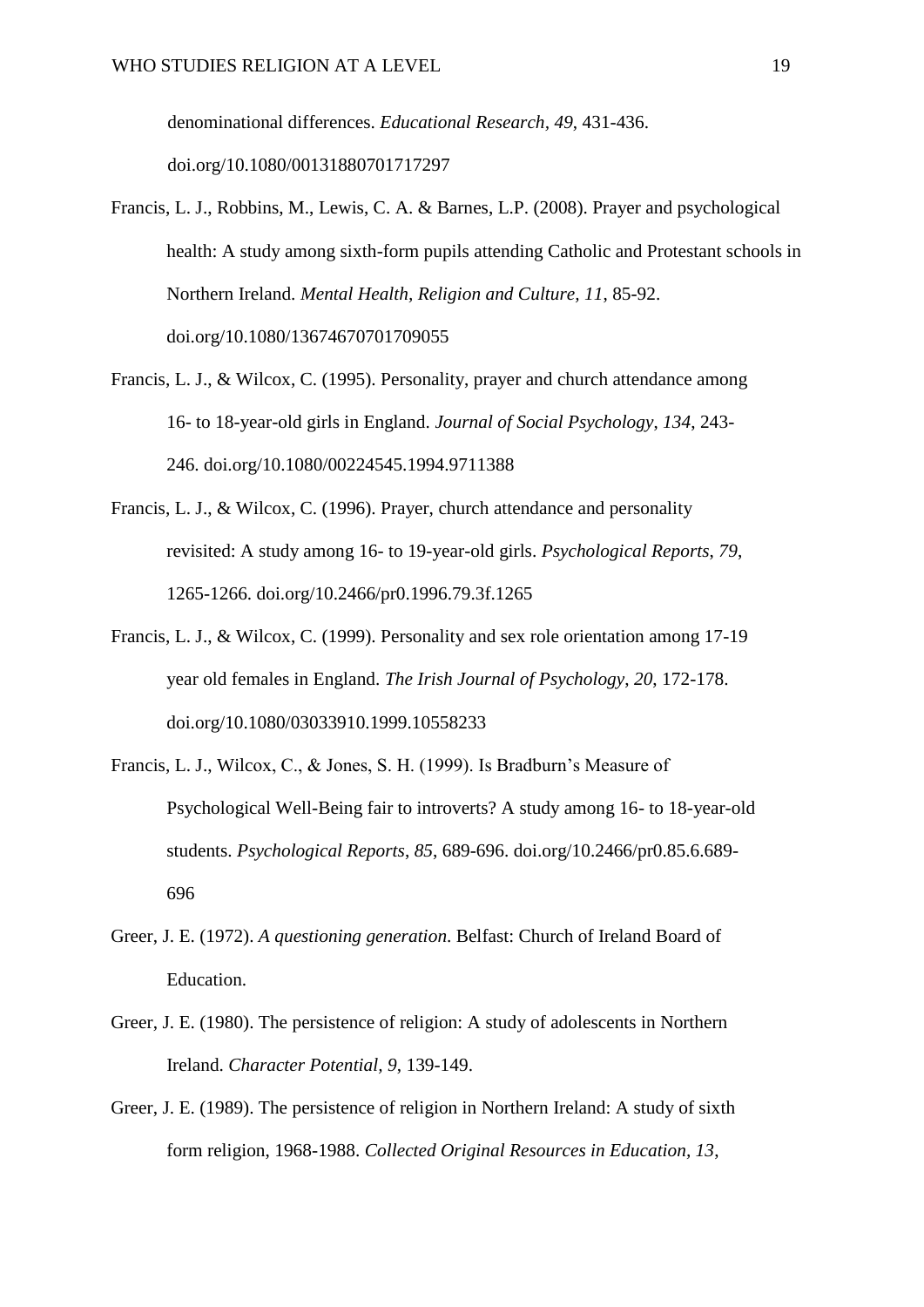fiche 20, G9.

Reid, W., & Filby, J. (1982). *The sixth: An essay in education and democracy*. Sussex: Falmouth Press.

Wilcox, C., & Francis, L. J. (1997a). Beyond gender stereotyping: Examining the validity of the Bem Sex Role Inventory among 16- to 19-year-old females in England. *Personality and Individual Differences*, *23*, 9-13. doi.org/10.1016/S0191- 8869(97)00026-3

- Wilcox, C., & Francis, L. J. (1997b). Personality and religion among A-level Religious Studies students. *International Journal of Children's Spirituality*, *1*, 48-56. doi.org/10.1080/1364436970010207
- Wilcox, C., & Francis, L. J. (1997c). The relationship between neuroticism and the perceived social desirability of feminine characteristics among 16-19 year old females. *Social Behaviour and Personality, 25*, 291-294. doi.org/10.2224/sbp.1997.25.3.291
- Wright, D., & Cox, E. (1967a). Religious belief and co-education in a sample of sixth form boys and girls. *British Journal of Social and Clinical Psychology, 6*, 23- 31. doi.org/10.1111/j.2044-8260.1967.tb00495.x
- Wright, D., & Cox, E. (1967b). A study of the relationship between moral judgement and religious belief in a sample of English adolescents. *Journal of Social Psychology, 72*, 135-44. doi.org/10.1080/00224545.1967.9922309
- Wright, D., & Cox, E. (1971a). Changes in attitudes towards religious education and the bible among sixth form boys and girls. *British Journal of Educational Psychology*, *41*, 328- 331. doi.org/10.1111/j.2044-8279.1971.tb00681.x
- Wright, D., & Cox, E. (1971b). Changes in moral belief among sixth form boys and girls over a seven year period in relation to religious belief, age and sex differences. *British*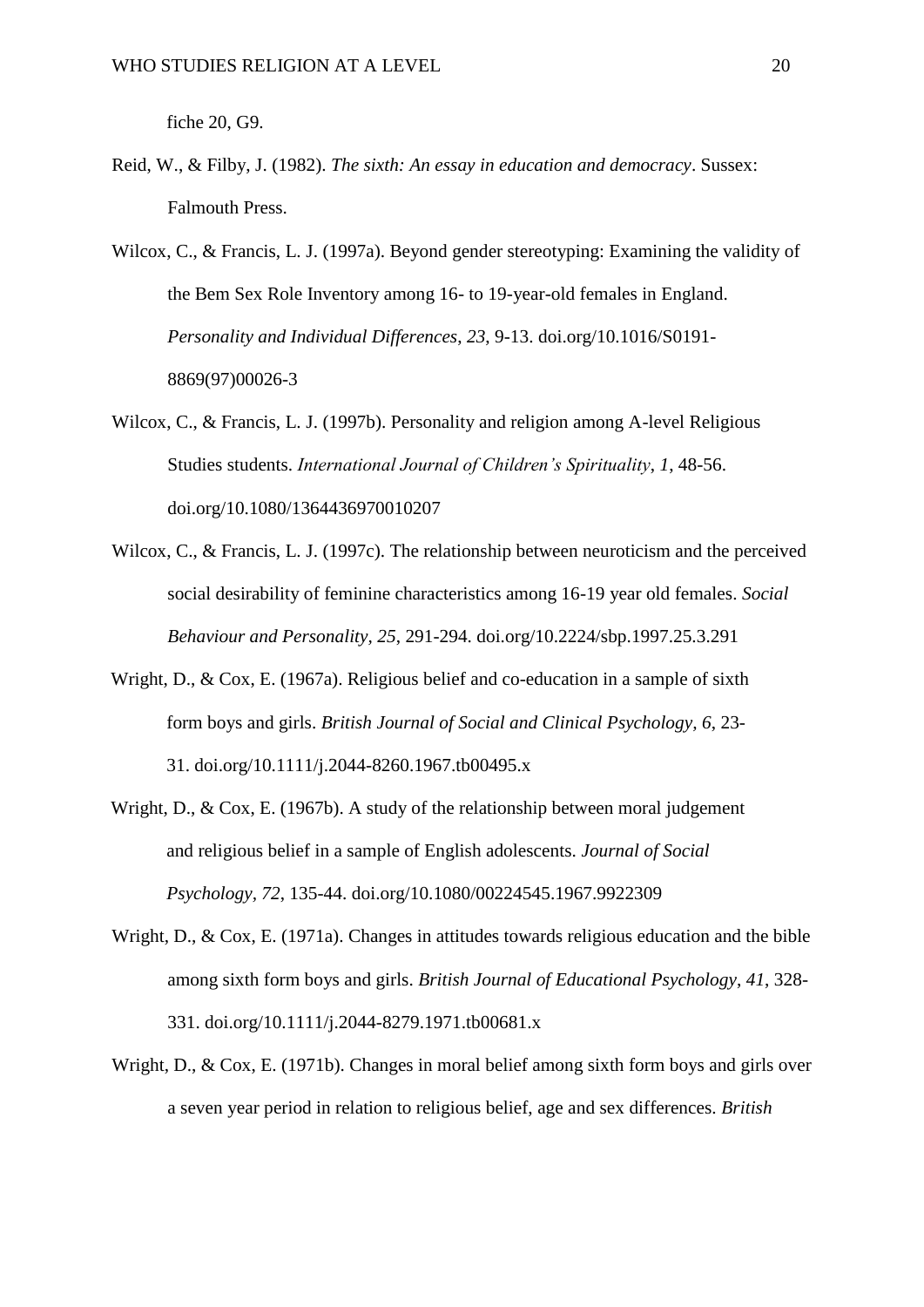*Journal of Social and Clinical Psychology*, *10*, 332-341. doi.org/10.1111/j.2044-

8260.1971.tb00757.x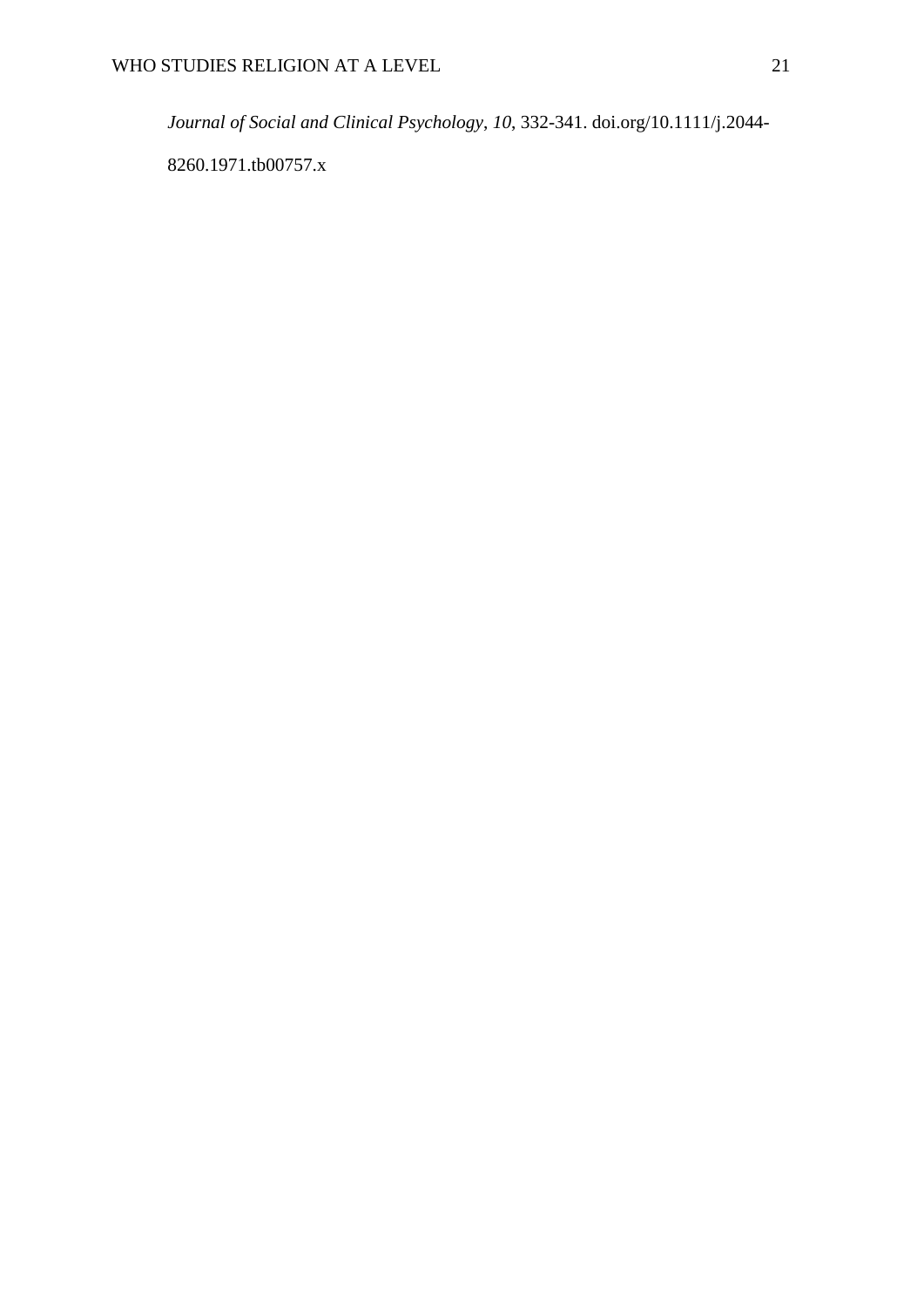*Personal motivation*

|                                                         | Yes<br>$\%$ | $\overline{\cdot}$<br>$\%$ | N <sub>o</sub><br>$\%$ |
|---------------------------------------------------------|-------------|----------------------------|------------------------|
| I am studying religious studies:                        |             |                            |                        |
| to learn more about more my own religious faith         | 27          | 15                         | 58                     |
| to learn more about other religious faiths              | 68          | 15                         | 17                     |
| to engage in debate with others                         | 67          | 17                         | 16                     |
| because I enjoyed my earlier experiences of the subject | 78          | 11                         | 11                     |
| because it is valued by universities                    | 32          | 34                         | 35                     |
| because it is an easy option                            | 13          | 8                          | 79                     |
| because it fitted into my timetable                     | 8           | 10                         | 83                     |
| because I intend to study it at university              | 17          | 27                         | 56                     |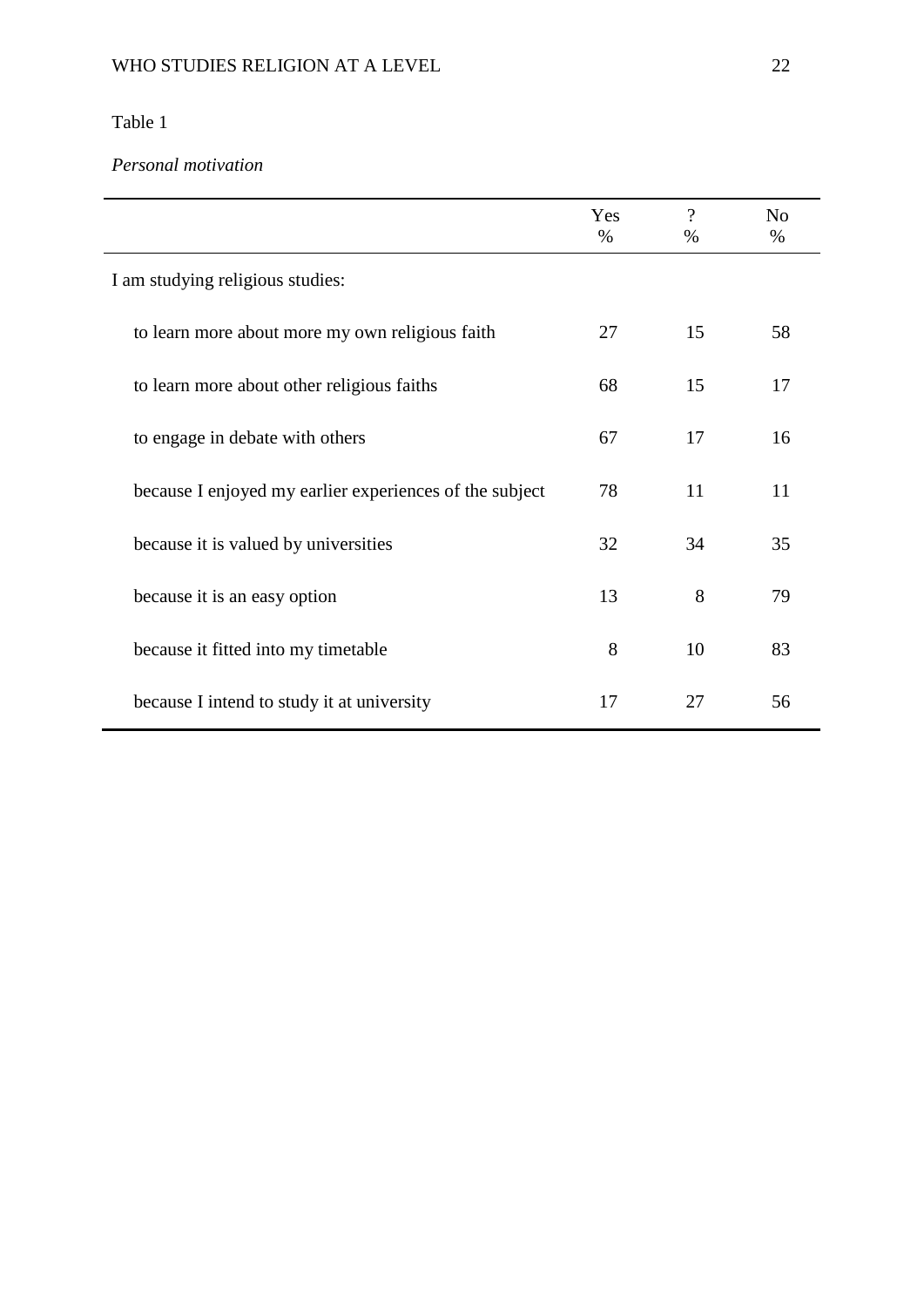# *Personal challenges*

|                                                                              | Yes<br>$\%$ | ?<br>$\%$ | No<br>$\%$ |
|------------------------------------------------------------------------------|-------------|-----------|------------|
| Doing religious studies challenges me:                                       |             |           |            |
| to think differently about religious people                                  | 82          | 9         | 9          |
| to think differently about religion in society                               | 83          | 10        | 6          |
| to think differently about the relationships between<br>religion and science | 77          | 14        | 9          |
| to re-think my ideas about God                                               | 52          | 19        | 29         |
| to think differently about my religious faith                                | 40          | 20        | 40         |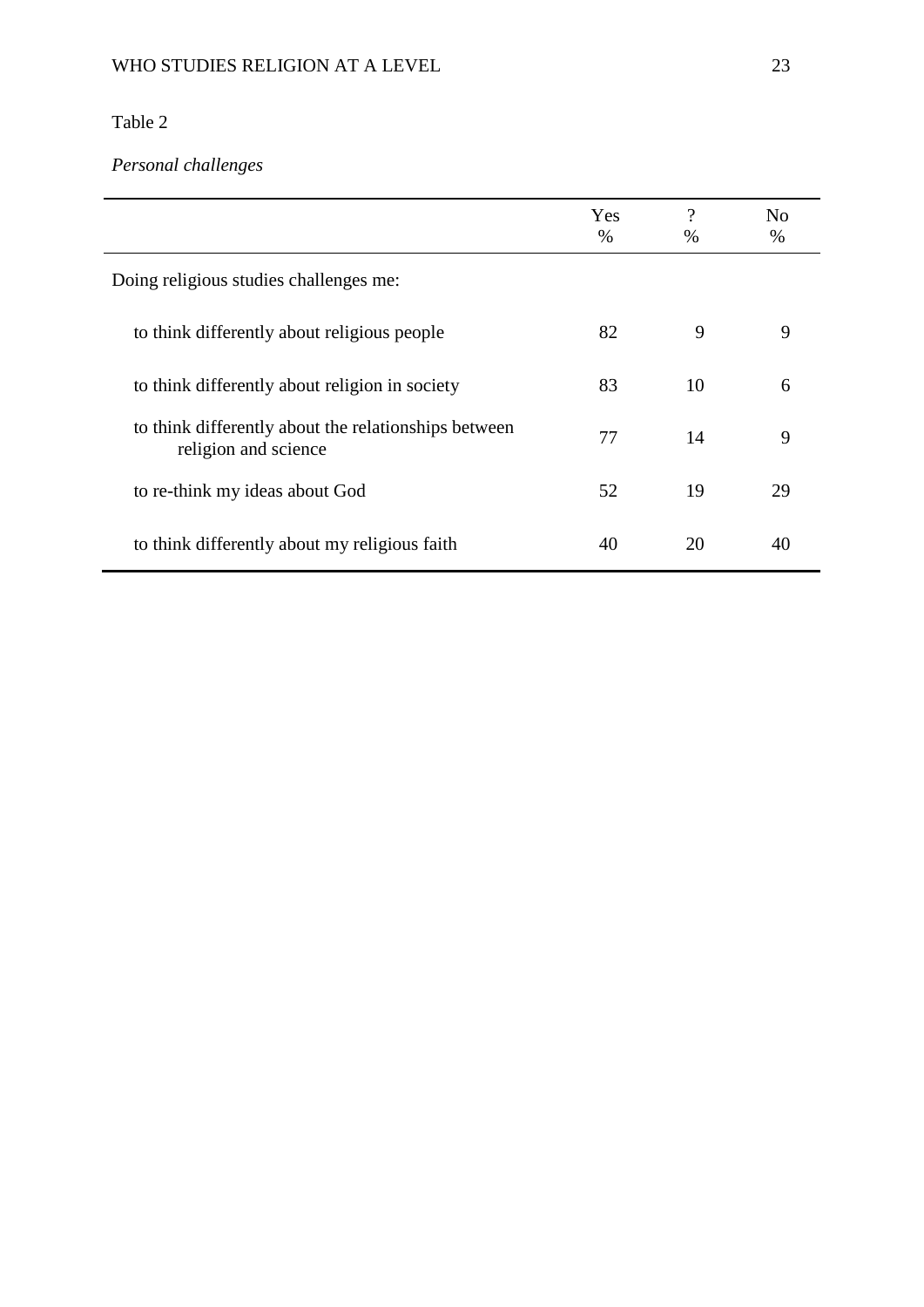## WHO STUDIES RELIGION AT A LEVEL 24

## Table 3

# *Personal experience*

|                                               | Yes<br>$\%$ | $\%$ | No<br>$\%$ |
|-----------------------------------------------|-------------|------|------------|
| Religious studies was my first subject choice | 42          | 15   | 44         |
| Religious studies is my best subject          | 33          | 37   | 30         |
| Religious studies is my favourite subject     | 37          | 29   | 34         |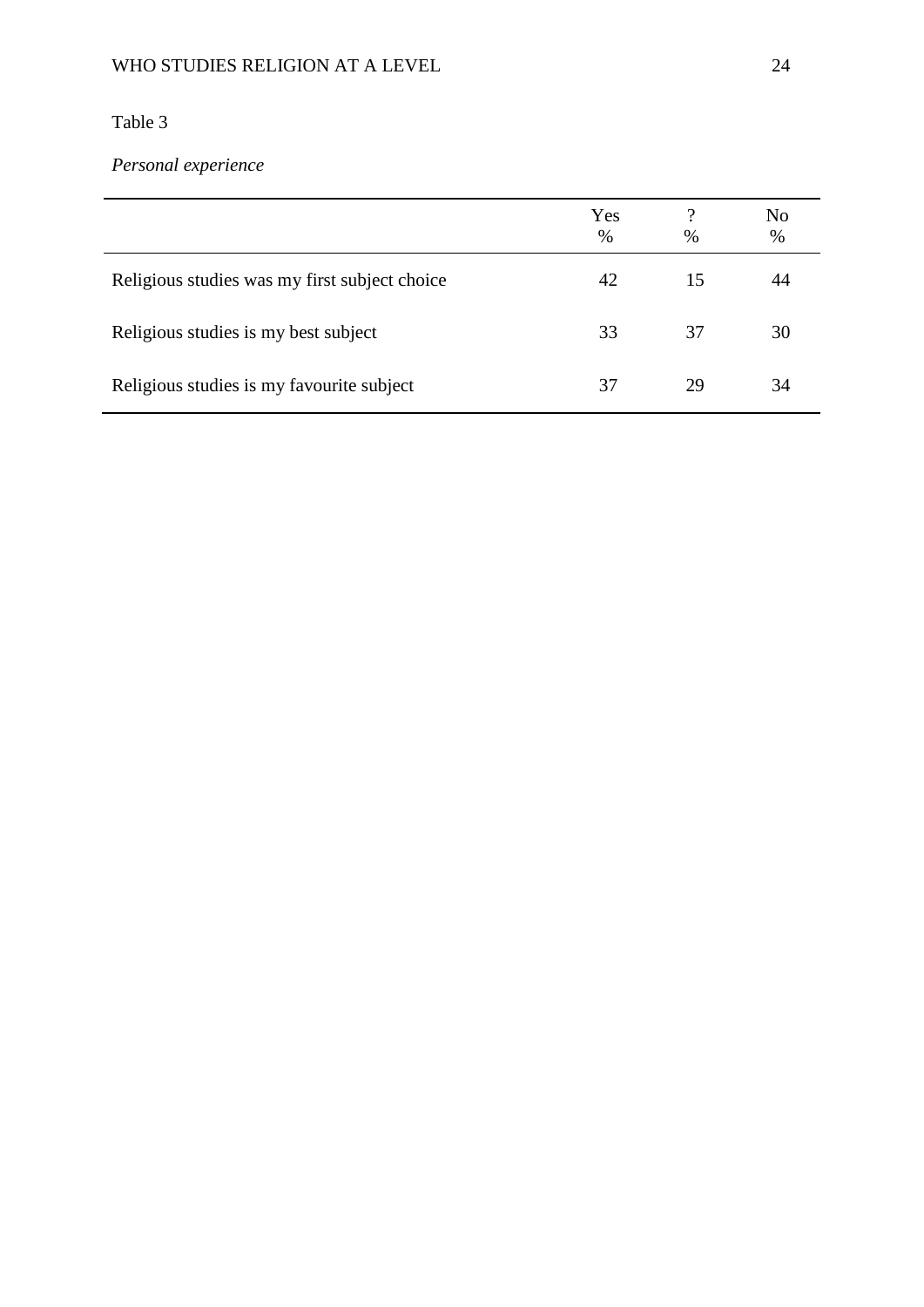# *Growth in understanding*

|                                                                  | Yes<br>$\%$ | $\overline{\mathcal{L}}$<br>% | N <sub>o</sub><br>$\%$ |
|------------------------------------------------------------------|-------------|-------------------------------|------------------------|
| A level religious studies is helping me to understand:           |             |                               |                        |
| the philosophical concepts behind religion                       | 88          | 9                             | 3                      |
| the nature of religious beliefs                                  | 89          | 8                             | 3                      |
| the history of religions                                         | 79          | 15                            | 7                      |
| how the lives of individuals are influenced by their<br>religion | 86          | 9                             | $\overline{4}$         |
| the influence of religion in the world today                     | 85          | 10                            | 5                      |
| the references to religion in the news                           | 77          | 14                            | 10                     |
| the references to religion in my other subjects                  | 73          | 17                            | 10                     |
| how religions relate to fundamental questions of life            | 78          | 16                            | 6                      |
| how to evaluate religious claims                                 | 83          | 12                            | 6                      |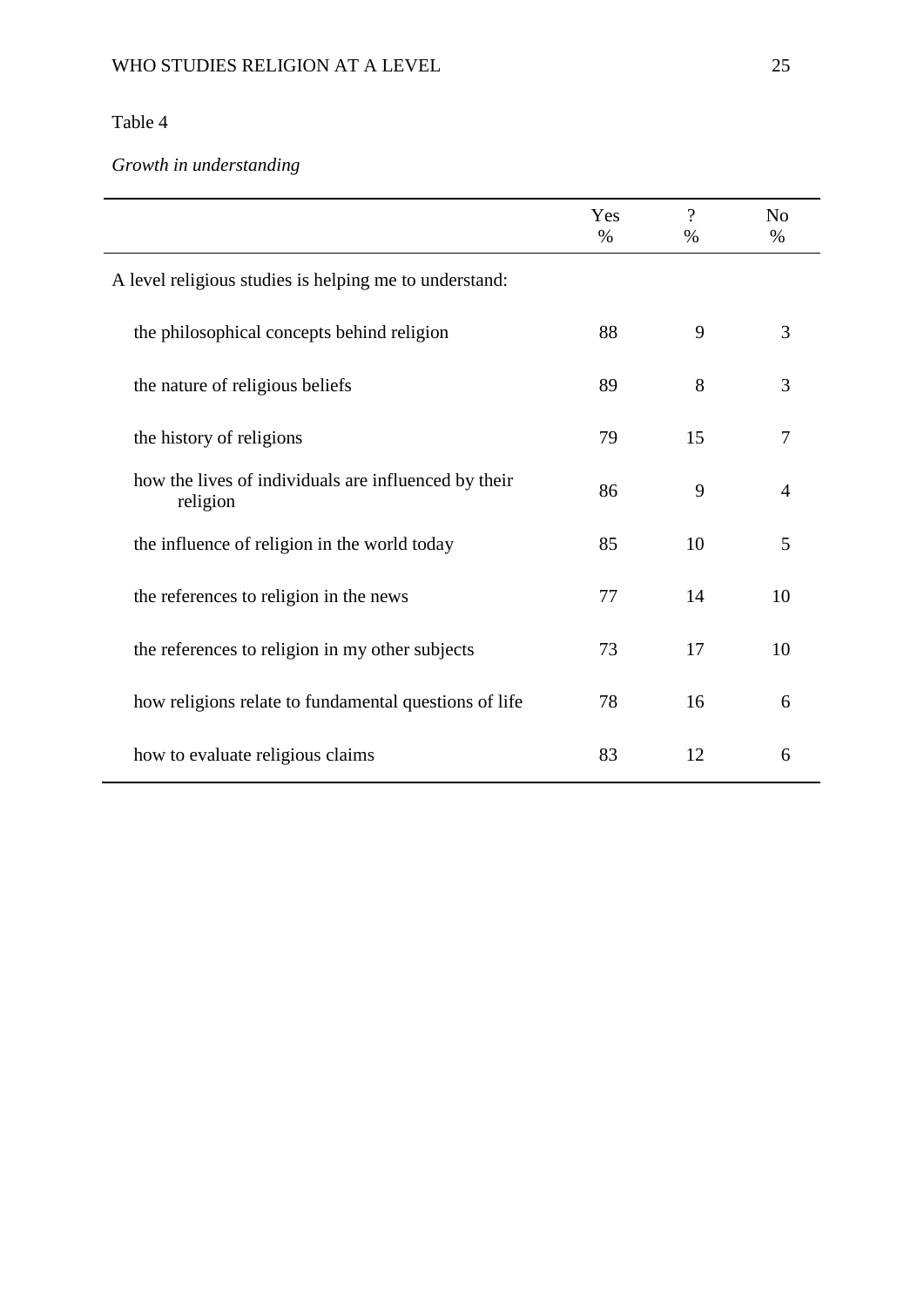*Respecting religious diversity*

|                                                                        | Yes<br>$\frac{0}{0}$ | າ<br>$\%$ | No<br>% |
|------------------------------------------------------------------------|----------------------|-----------|---------|
| A level religious studies is helping me to:                            |                      |           |         |
| be positive about living in a society of diverse religions             | 79                   | 15        |         |
| be more tolerant of other religions and worldviews                     | 80                   | 13        |         |
| respect other people's rights to hold beliefs different<br>from my own | 86                   | 10        |         |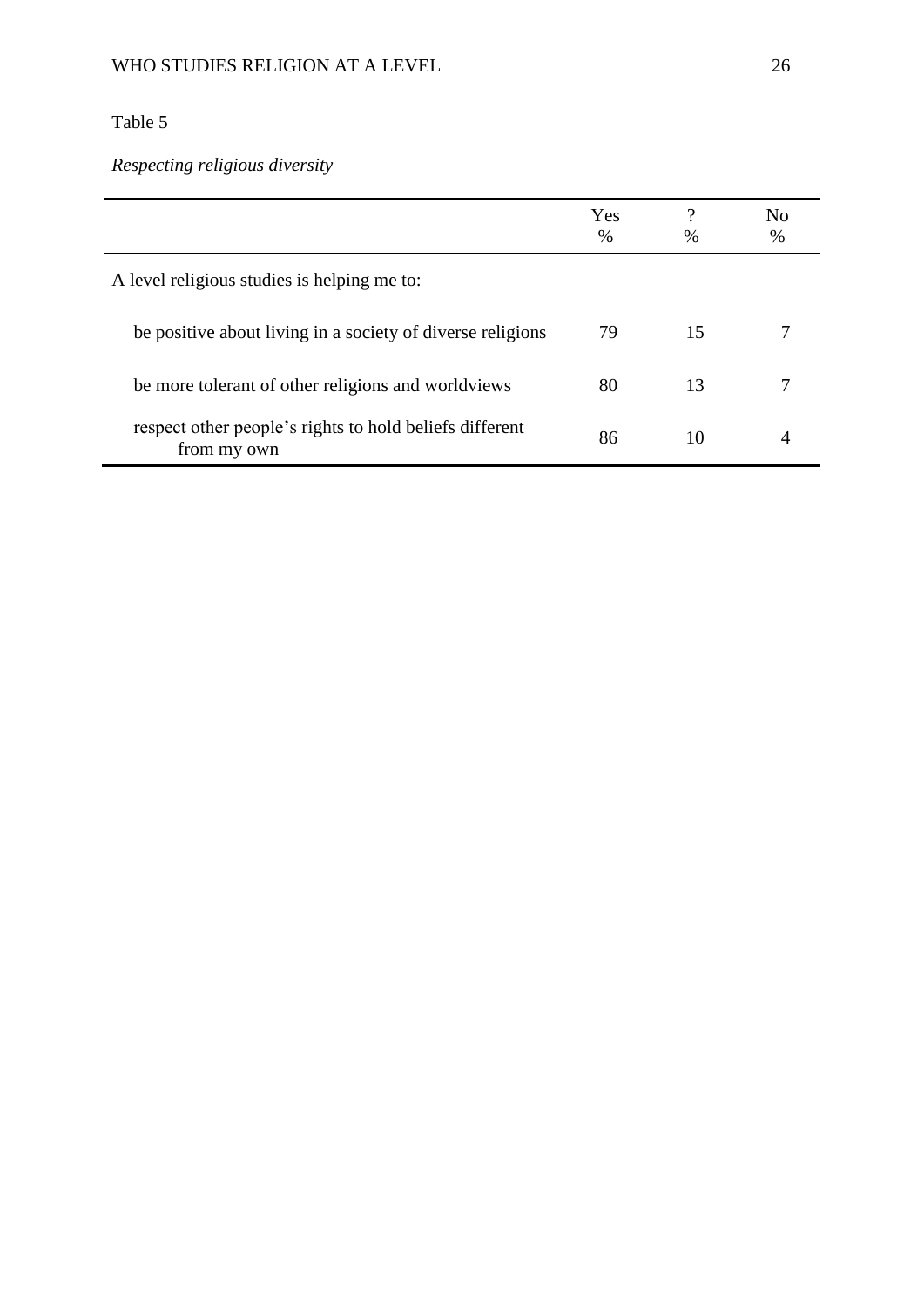# *Personal development*

|                                               | Yes<br>$\%$ | $\gamma$<br>$\%$ | N <sub>o</sub><br>% |
|-----------------------------------------------|-------------|------------------|---------------------|
| A level religious studies is helping me to:   |             |                  |                     |
| evaluate my personal values                   | 71          | 19               | 10                  |
| be more critical of my own opinions           | 73          | 18               | 9                   |
| make better arguments                         | 82          | 12               | 6                   |
| reflect on the meaning and purpose of life    | 71          | 18               | 11                  |
| develop the belief that life has some purpose | 70          | 19               | 11                  |
| become a happier person                       | 39          | 36               | 25                  |
| develop my personal relationships better      | 41          | 34               | 25                  |
| develop morally                               | 62          | 23               | 16                  |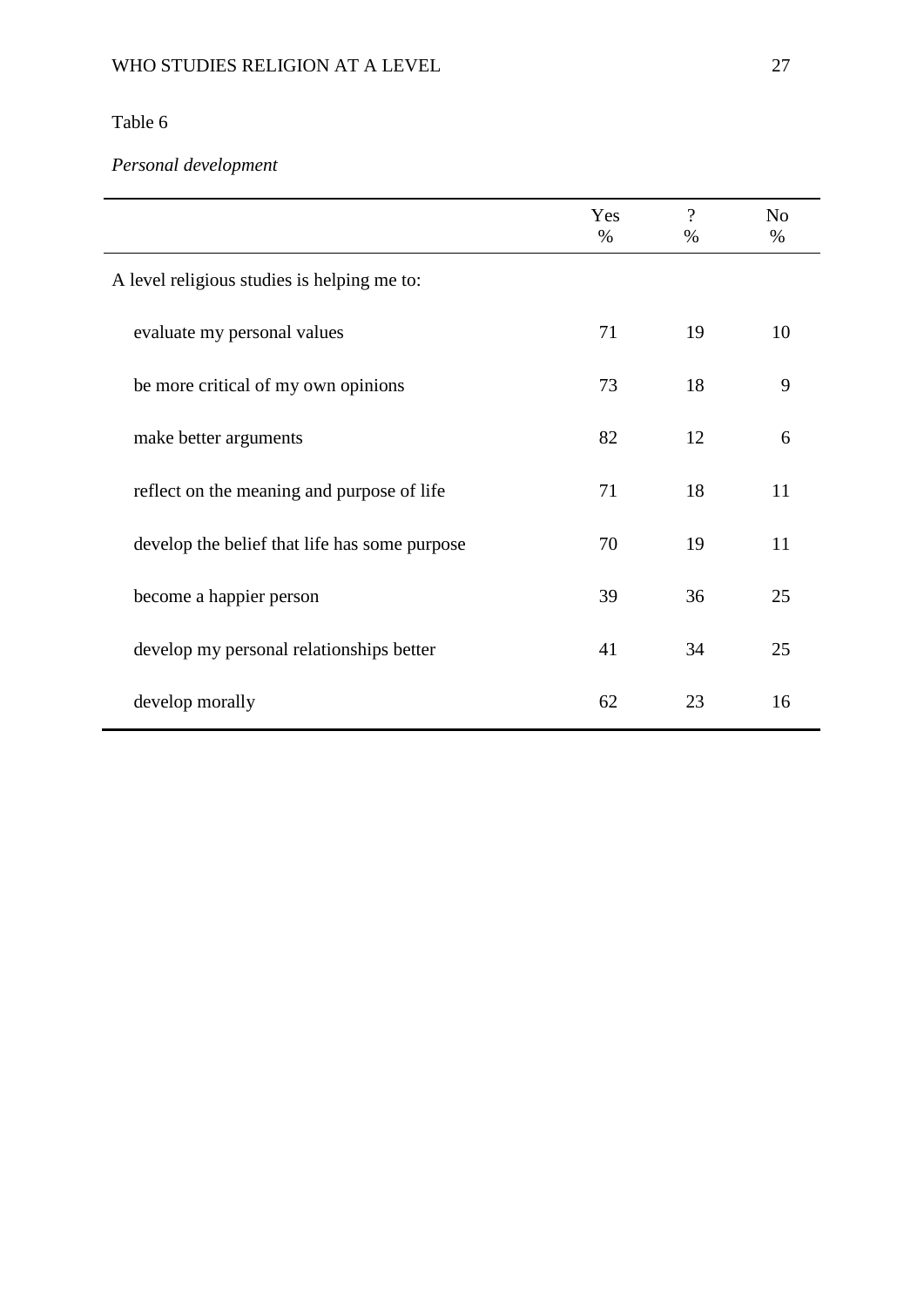# *Spiritual and religious development*

|                                               | Yes<br>$\%$ | $\gamma$<br>$\%$ | N <sub>o</sub><br>$\%$ |
|-----------------------------------------------|-------------|------------------|------------------------|
| A level religious studies is helping me to:   |             |                  |                        |
| develop spiritually                           | 40          | 29               | 31                     |
| engage in my own quest for a faith to live by | 42          | 29               | 29                     |
| develop a relationship with God               | 33          | 26               | 40                     |
| develop religious beliefs                     | 39          | 25               | 37                     |
| express my own religious beliefs              | 59          | 22               | 19                     |
| become more formed in my own religion         | 39          | 26               | 35                     |
| become more agnostic                          | 26          | 30               | 44                     |
| become more atheist                           | 20          | 27               | 53                     |
| become more secular                           | 16          | 39               | 45                     |